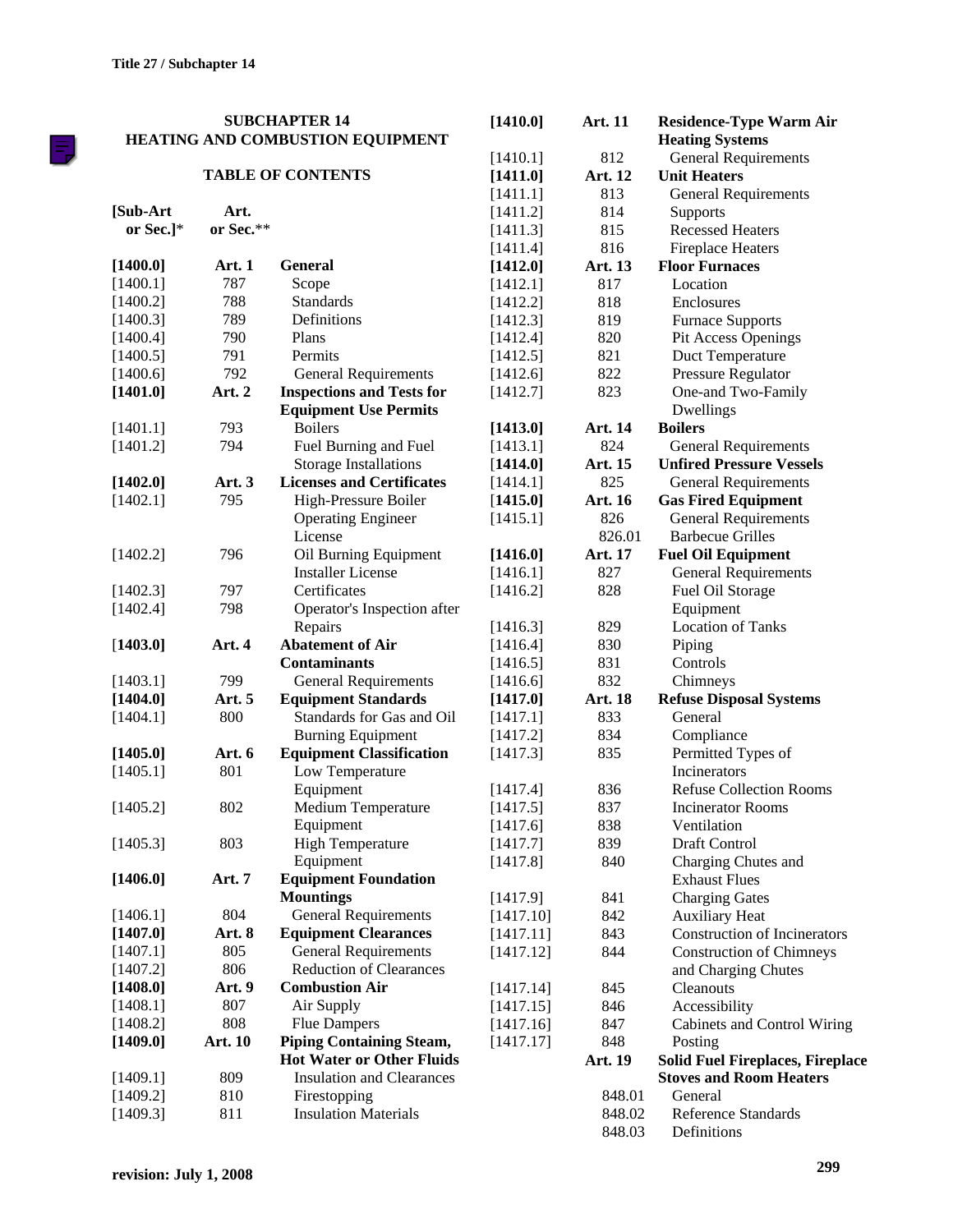| 848.04                                | <b>Installations</b>             |  |  |  |  |
|---------------------------------------|----------------------------------|--|--|--|--|
| 848.05                                | <b>Structural Adequacy</b>       |  |  |  |  |
| 848.06                                | Chimneys                         |  |  |  |  |
| 848.07                                | <b>Masonry Fireplaces</b>        |  |  |  |  |
| 848.08                                | <b>Wood Burning Appliances</b>   |  |  |  |  |
| 848.09                                | <b>Factory-Built Fireplaces</b>  |  |  |  |  |
| 848.10                                | <b>Fireplace Heat Exchangers</b> |  |  |  |  |
|                                       | and Fireplace Inserts            |  |  |  |  |
| 848.11                                | <b>Imitation Fireplaces</b>      |  |  |  |  |
| 848.12                                | Requirements                     |  |  |  |  |
| I from cootion numbers in this column |                                  |  |  |  |  |

*\*"C26" omitted from section numbers in this column. \*\*"27" omitted from section numbers in this column.*

### **LIST OF TABLES**

#### **Table No.**

14-1 Reduction of Appliance Clearance With Specified Forms of Protection

### **ARTICLE 1 GENERAL**

**§[C26-1400.1] 27-787 Scope**. -This subchapter shall establish the minimum safety requirements for, and control the design, construction, installation, alteration, and use of heating, combustion, fuel storage, and related equipment. In addition, within special flood hazard areas, and below the regulatory flood datum, as described in article ten of subchapter four of this chapter, heating, combustion, fuel storage and related equipment shall meet the requirements of the applicable provisions of reference standard RS 4-5.

**§[C26-1400.2] 27-788 Standards.** -The provisions of reference standard RS-14 shall be a part of this subchapter.

**§[C26-1400.3] 27-789 Definitions. -**For definitions to be used in the interpretation of this subchapter, see subchapter two of this chapter.

**§[C26-1400.4] 27-790 Plans. -**For the requirements governing the filing of plans and the work to be shown on plans, see subchapter one of this chapter.

**§[C26-1400.5] 27-791 Permits. -**For the requirements governing equipment work permits and equipment use permits, see subchapter one of this chapter.

#### **§[C26-1400.6] 27-792 General requirements.-**

All heating, combustion, and cooking equipment shall be installed with adequate clearances from combustible **†**contruction in accordance with the provisions of this subchapter. Either the equipment shall be provided with insulation or the building construction shall be fire protected, so that during continued or intermittent operation the surface of combustible construction materials will not be raised to a temperature higher than one hundred seventy

degrees Fahrenheit. Such equipment shall be located, arranged, and protected so that the means of access to them for ordinary operation and maintenance will not be hazardous. They shall not be located in exits, hoistways, nor in the same space with other equipment or materials when the proximity to the other equipment or materials would create a hazardous condition. All piping shall be installed so as to provide for adequate expansion and contraction.

**†***As enacted but "construction" probably intended.* **ARTICLE 2 INSPECTIONS AND TESTS**

# **FOR EQUIPMENT USE PERMITS**

### \*\*\***§[C26-1401.1] 27-793 Boilers**. -

**(a) Acceptance tests**. -Boilers shall not be placed in operation upon completion of construction until they have been inspected and tested and an equipment use permit has been issued by the commissioner. All final inspections and tests for boilers shall be subject to the provisions for controlled inspection as provided in subchapter one of this chapter, except that such inspections and tests shall be made by a qualified boiler inspector in the employ of the department or a duly authorized insurance company as provided in section two hundred four of the labor law. Equipment having a Btu input of not more than three hundred fifty thousand Btu per hour shall be exempt from this requirement.

# **(b) Periodic boiler inspections**.-

(1) Except as provided in paragraph two of this subdivision, all boilers, as defined in section two hundred four of the labor law, excepting those boilers listed in subdivision five of such section of the labor law, shall be inspected at least once a year by duly authorized insurance companies or other qualified inspectors in the manner set forth in rules and regulations promulgated by the commissioner. Such inspections shall also include the chimney connectors described in article three of subchapter fifteen of this chapter. All boiler inspectors who perform periodic inspections pursuant to this subdivision shall be qualified under section two hundred four of the labor law and rules and regulations promulgated by the commissioner of labor.

(2) Each owner of a high-pressure boiler, as defined in sections 26-160 and 27-795 of this code, may choose to have the annual boiler inspection conducted by the department or by a duly authorized insurance company.

**(c) Owner's annual statement**. -

(1) The owner of each boiler that is subject to periodic inspection shall file an annual written statement with the commissioner, specifying:

a. The location of each boiler.

b. Whether or not the owner, agent, or lessee has had the boiler inspected by a duly authorized insurance company or other qualified inspector in accordance with the requirements of subdivision (b) of this section, setting forth the name and address of the insurance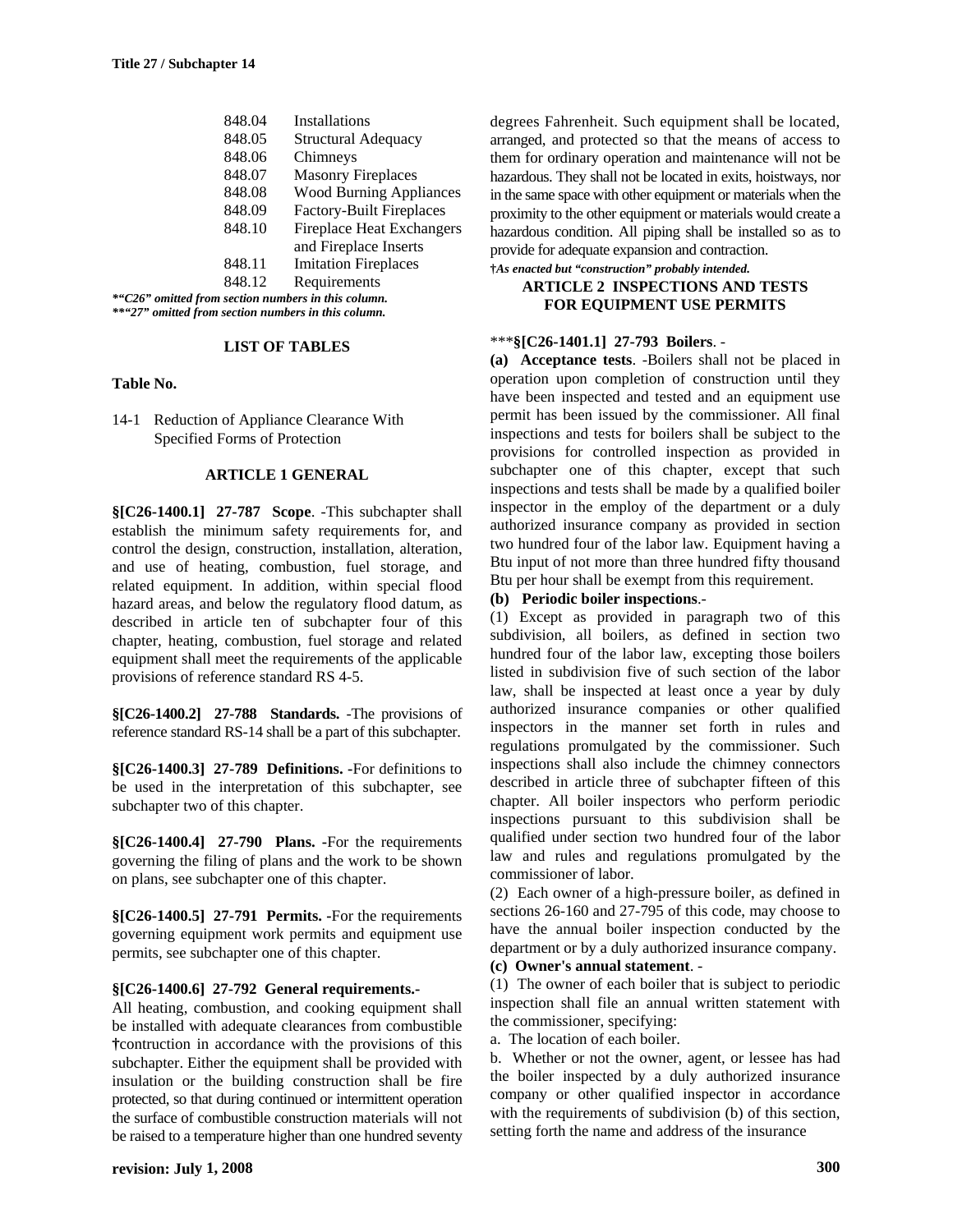company or other qualified inspector, the date of inspection, and the policy number covering the boiler.

(2) If the periodic boiler inspection has been performed by a duly authorized insurance company or other qualified inspector pursuant to subdivision (b) of this section, the annual statement shall be accompanied by a signed copy of the report of each boiler inspection, on such forms and in such manner as required by the commissioner.

(3) The statement shall be filed within thirty days after installation of a boiler. Thereafter, it shall be filed on or before the last day of December of the year of each annual inspection.

**(d) Removal or discontinuance notice**. -The owner of a boiler that is removed or discontinued from use shall file a written notice of such removal or discontinuance with the commissioner within thirty days of the date of removal or discontinuance.

**(e) Failure to file statements and notices**. -If an owner of a boiler shall fail to file any statement or notice required under this section, such owner shall be liable for a civil penalty pursuant to section 26-125 of this code.

**(f) Additional inspections**.- In addition to the inspections required by subdivisions (a) and (b) of this section, the commissioner may make such additional inspections as required to enforce the provisions of this code. No fee shall be charged for such additional inspections.

**(g) Fees**. -Every owner of a boiler in use and inspected by a duly authorized insurance company shall pay to the department an annual fee for each boiler in the amount prescribed by section 26-213 of title twenty-six of the administrative code to cover the city's administrative and supervisory costs involved. The fee shall be payable at the time of the filing of the statement required by this subdivision.

*\*\*\*Local Law 62-1991.*

# **§[C26-1401.2] 27-794 Fuel burning and fuel storage installations. -**

# **(a) Field tests**. -

(1) All liquid fuel piping and fuel oil storage tanks shall be hydrostatically tested for tightness by the contractor who made the installation before the work is closed in and before the system is operated. The piping shall be tested at one and one-half times the maximum working pressure applicable to that part of the piping system but at a pressure less than the test pressure required for the storage tank. The minimum pressure for testing tanks shall be one and one-half times the maximum working pressure applicable to the tank but in no case less than twenty-five psi. The hydrostatic pressure shall be maintained until all joints and connections have been visually inspected for leaks, but in no case for less than one-half hour. The tank shall not show any permanent deformation as a result of the test. A record shall be kept of the pressure tests showing the name of the

contractor and the pressures at which the piping and the tank were tested.

(2) Gas distribution piping shall be tested for tightness by the contractor who made the installation before the work is closed in and before the system is operated, in accordance with the requirements of section 27-922 of article seven of subchapter sixteen of this chapter. For gas storage tanks see chapter four of this title.

**(b) Inspections**. -Fuel burning equipment shall be inspected in accordance with the requirements for controlled inspections in subchapter one, except that the inspections may be made by an architect or engineer who need not be in the employ of the owner or by a representative of the commissioner.

**(c) Temporary use permit**. -A temporary equipment use permit, as provided in subchapter one, may be issued by the commissioner upon receipt of a statement signed by the contractor who made the installation, certifying that: (1) The portions of the work completed conform with all provisions of the code listing at the same any items still to be completed.

(2) All required pressure tests have been successfully completed on the portion of the work installed and giving the pressure at which the tests were made.

**(d) Instruction cards**. -For oil burning systems, cards giving complete instructions for the care and operation of the system shall be furnished and shall be permanently located in an easily visible and accessible location near the equipment.

**(e) Exceptions**. -An equipment use permit shall not be required for any installation for which a work permit is not required as provided in section 27-189 of article eighteen of subchapter one of this chapter.

# **ARTICLE 3 LICENSES AND CERTIFICATES**

**§[C26-1402.1] 27-795 High pressure boiler operating engineer license. -**If a boiler produces steam or vapor or has a safety valve setting of more than fifteen psi and rated in excess of ten hp or if such boiler produces hot water at a pressure of more than one hundred sixty psi or at a temperature over two hundred fifty degrees Fahrenheit, such boiler shall be operated by a highpressure boiler operator licensed in accordance with the requirements of subchapter two of title twenty-six of the administrative code.

**§[C26-1402.2] 27-796 Oil burning equipment installer license.-** All oil burning installations, including storage equipment, shall be made by, or under, the direct supervision of a licensed oil burning equipment installer, in accordance with requirements of subchapter two of title twenty-six of the administrative code.

**§[C26-1402.3] 27-797 Certificates.** -No oil burning equipment hereafter installed shall be operated until an equipment use permit has been issued by the commissioner,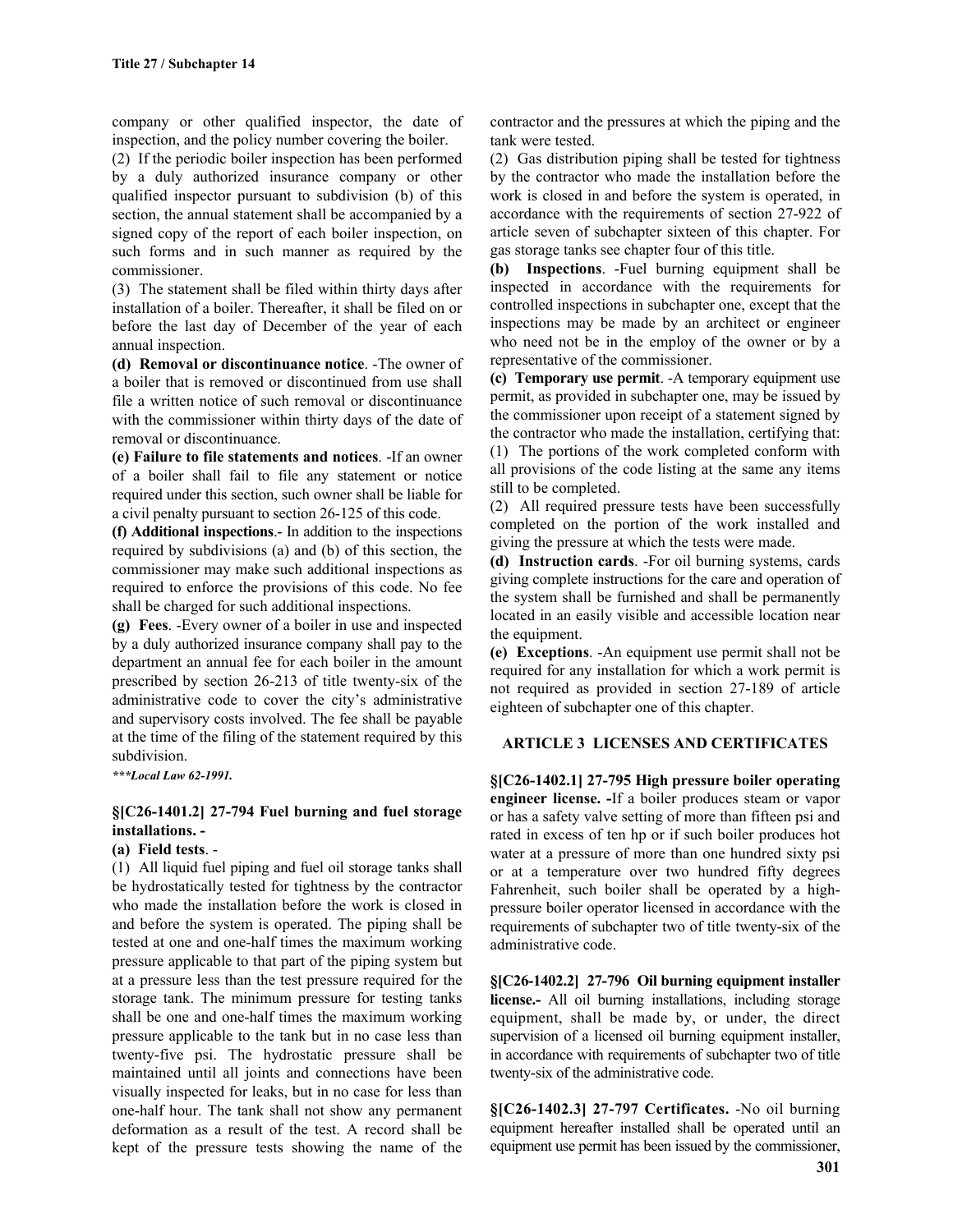the requirements of the air pollution control code have been met as provided in section 27-799 of article four of this chapter, and until approval for the storage of fuel oil has been given by the fire commissioner, except that temporary operation may be permitted as provided in section 27-188 of article eighteen of subchapter one of this chapter.

(a) Every oil burning installation that is not fully automatic or requires preheating shall be operated by, or under, the direct supervision of a person holding a certificate of fitness issued by the fire commissioner. Such person shall be in the building at all times while the burners are in operation, and shall be present in the boiler room during the starting of the operation of a boiler.

### **§[C26-1402.4] 27-798 Operator's inspection after repairs.-**

After any repairs are made to a boiler or fuel burning equipment for which licensed or qualified operators are required, such operators shall check the repairs, together with the functioning of all control [*sic*] devices and the positioning of all valves. These licensed or qualified operators also shall be present during the starting of the operation of the equipment and shall be responsible for the proper and safe operation of such equipment.

### **ARTICLE 4 ABATEMENT OF AIR CONTAMINANTS**

# **§[C26-1403.1] 27-799 General requirements.-**

All heating and combustion equipment that is fired with solid, liquid, or gas fuels and that is subject to the provisions of this code, including all rubbish burners and incinerators, shall comply with the requirements of the air pollution control code.

# **ARTICLE 5 EQUIPMENT STANDARDS**

**§[C26-1404.1] 27-800 Standards for gas and oil burning equipment. -**Gas burning and fuel oil burning equipment and accessory equipment or devices shall be accepted for use in accordance with the provisions of this subchapter when they comply with the test and installation standards of reference standard RS-14 as applicable, or have been approved by the board. Both methods shall be subject to the requirements of section 27-135 of article eight of subchapter one of this chapter.

# **ARTICLE 6 EQUIPMENT CLASSIFICATION**

**§[C26-1405.1] 27-801 Low temperature equipment. -**Equipment whose products of combustion at the point of leaving the equipment have a temperature of six hundred degrees Fahrenheit or less under normal operating conditions shall be classified as low temperature equipment.

**§[C26-1405.2] 27-802 Medium temperature equipment.**- Equipment whose products of combustion at the point of leaving the equipment have a temperature of between

six hundred degrees and one thousand degrees Fahrenheit under normal operating conditions shall be classified as medium temperature equipment.

**§[C26-1405.3] 27-803 High temperature equipment.**- Equipment whose products of combustion at the point of leaving the equipment have a temperature of one thousand degrees Fahrenheit or greater under normal operating conditions shall be classified as high temperature equipment.

# **ARTICLE 7 EQUIPMENT FOUNDATION MOUNTINGS**

**§[C26-1406.1] 27-804 General requirements.** -All floor mounted combustion or heating equipment shall be mounted on noncombustible construction as provided in reference standard RS 14-17 or on combustible construction if such construction is protected as required in reference standard RS 14-17, provided the following conditions are met:

(a) All clearances shall comply with the requirements specified in section 27-792 of article one of this subchapter.

(b) Heating and combustion equipment which has been tested in accordance with applicable standards listed in reference standard RS-14, shall be installed with the clearances determined by such tests.

(c) Equipment which has been approved, as provided in section 27-135 of article eight of subchapter one of this chapter, shall be installed in accordance with the conditions of such approval.

(d) When mounted above combustible construction, the equipment is arranged so that flame or gaseous products of combustion do not impinge upon the base of the equipment.

# **ARTICLE 8 EQUIPMENT CLEARANCES**

# **§[C26-1407.1] 27-805 General requirements.-**

Clearances from combustible construction in walls, partitions and ceilings adjacent to combustion or heating equipment shall not be less than that tabulated in reference standard RS 14-15, provided the following conditions are met:

(a) All clearances shall comply with the requirements specified in section 27-792 of article one of this subchapter.

(b) Heating and combustion equipment which has been tested in accordance with the applicable standards listed in reference standard RS-14, shall be installed with the clearances determined by such tests.

(c) Equipment which has been approved, as provided in section 27-135 of article eight of subchapter one of this chapter, shall be installed in accordance with the conditions of such approval.

**§[C26-1407.2] 27-806 Reduction of clearances. -**The clearances required in section 27-805 of this article may be reduced when the exposed combustible construction is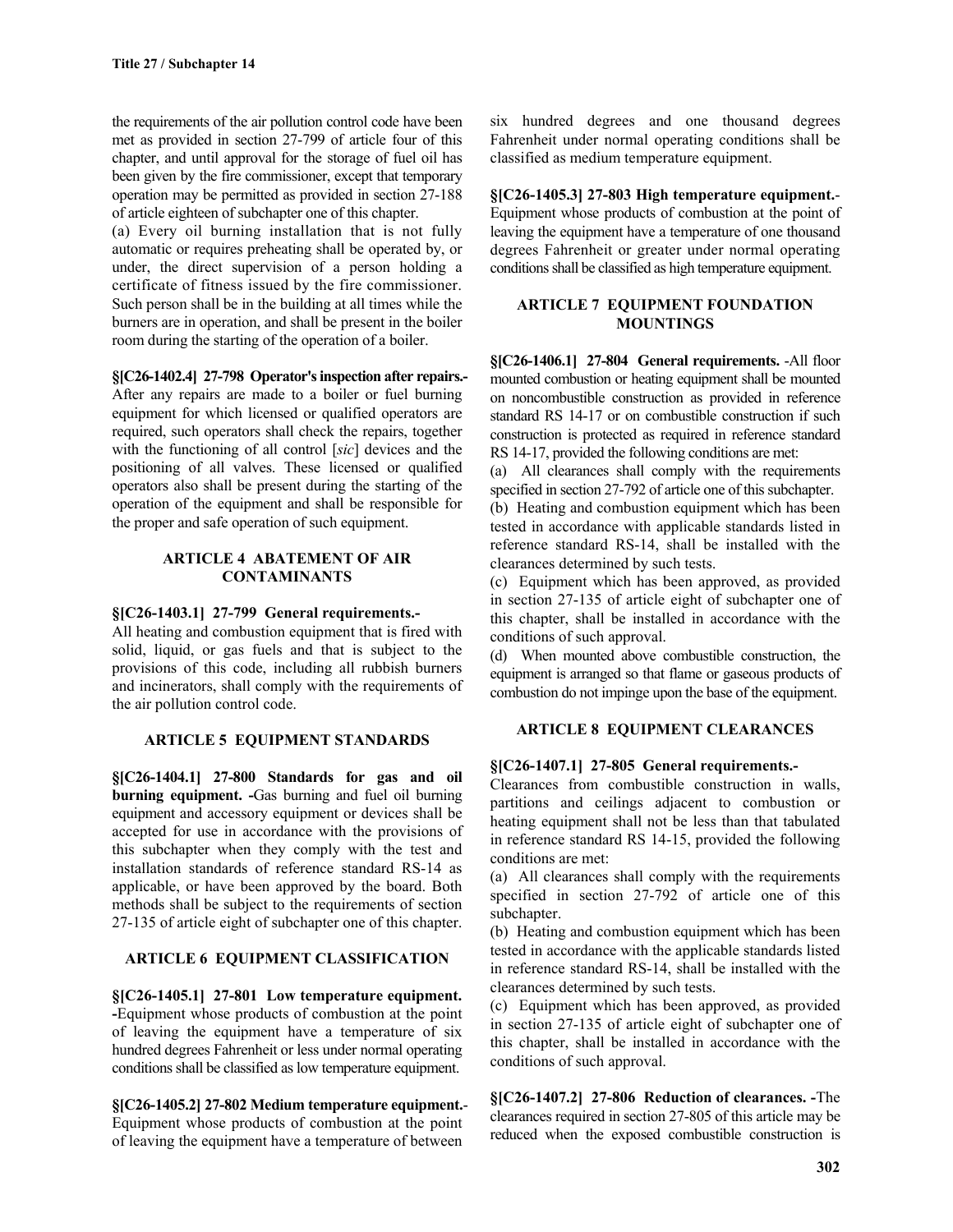protected with noncombustible material in accordance with the forms of protection listed in reference standard RS 14-16.

### **ARTICLE 9 COMBUSTION AIR**

# **§[C26-1408.1] 27-807 Air supply. -**

**(a) Oil fuels**. -The air supply for equipment burning fuel oil shall comply with the requirements in applicable standards in reference standard RS-14. Ventilation shall be capable of providing at least thirtysix cfm of air for each gallon of oil per hour required to fire the equipment to gross output.

**(b) Gas fuels**. -The air supply for equipment burning gas shall comply with the requirements of article sixteen of this subchapter.

**(c) Solid Fuels**. -The air supply for equipment burning solid fuels shall comply with those required for burning fuel oil based on Btu equivalent of the solid fuel.

**(d) Mechanical ventilation**. -If the ventilation for the purpose of combustion is supplied mechanically, the ventilating system shall be electrically interlocked with the burner so that when the burner is in operation the ventilating system shall maintain the room in which the equipment is located at a pressure not less than the outdoor atmospheric pressure.

**§[C26-1408.2] 27-808 Flue dampers.** -Dampers in flues shall be constructed so that they cannot completely cut off the passage of flue gases at any time. Tightclosing dampers may be installed with approved automatic draft and combustion controls.

### **ARTICLE 10 PIPING CONTAINING STEAM, HOT WATER OR OTHER FLUIDS**

**§[C26-1409.1] 27-809 Insulation and clearances. -** All accessible piping in habitable and occupiable rooms carrying steam, water, or other fluids at temperatures exceeding one hundred sixty-five degrees Fahrenheit shall be insulated to prevent the temperature at the outer surface of the insulation from exceeding sixty degrees Fahrenheit above the ambient temperature. The openings for insulated piping through combustible floors, walls, partitions, ceilings and other combustible construction shall include clearance and insulation adequate to satisfy the requirements of section 27-792 of article one of this subchapter. Where accessible piping carries a fluid not exceeding two hundred fifty degrees Fahrenheit and insulation would interfere with the functioning of the system, such piping may be uninsulated provided sufficient clearance is maintained from the combustible construction so that the temperature limitation of section 27-792 of article one of this subchapter is not exceeded, and all uninsulated piping shall be provided with at least one-half inch clearance from combustible materials.

### **§[C26-1409.2] 27-810 Firestopping. -**

For requirements governing firestopping around piping passing through floors, roofs, or fire separations, see subchapter five of this chapter.

### **§[C26-1409.3] 27-811 Insulation materials**.-

All insulations shall be of noncombustible materials. All coverings, vapor barriers and adhesives shall have a flame spread rating no higher than twenty-five and a smoke developed rating no higher than fifty. Adhesives and mastic finishes shall be tested in sufficient bulk to produce maximum burning, and shall be tested in accordance with reference standard RS 14-11.

# **ARTICLE 11 RESIDENCE-TYPE WARM AIR HEATING SYSTEMS**

# **§[C26-1410.1] 27-812 General requirements. -**

Residence-type warm air heating systems shall be designed and installed in accordance with the applicable requirements of reference standard RS-14.

# **ARTICLE 12 UNIT HEATERS**

### **§[C26-1411.1] 27-813 General requirements.-**

All gas or oil burning unit heaters shall conform to the requirements of article five of this subchapter.

**§[C26-1411.2] 27-814 Supports.-** All suspended type direct-fired unit heaters shall be adequately supported by metal hangers, brackets, or other noncombustible supports with the clearances required in reference standard RS 14-15.

**§[C26-1411.3] 27-815 Recessed heaters.-** Recessed heaters shall be of an approved type, and shall be installed only in accordance with the conditions of approval.

**§[C26-1411.4] 27-816 Fireplace heaters.-** Gas-fired heaters, approved for use in fireplace recesses only, shall not be used elsewhere.

#### **ARTICLE 13 FLOOR FURNACES**

**§[C26-1412.1] 27-817 Location.** -Floor furnaces shall be located so as to be accessible and shall not be installed in the floor of any corridor or passageway, nor in any exit in a place of assembly.

**§[C26-1412.2] 27-818 Enclosures. -**Enclosures of floor furnaces shall be constructed entirely of noncombustible materials with a fire resistance rating of at least one hour and the enclosure shall be provided with adequate outdoor air in accordance with the requirements of article nine of this subchapter to ensure proper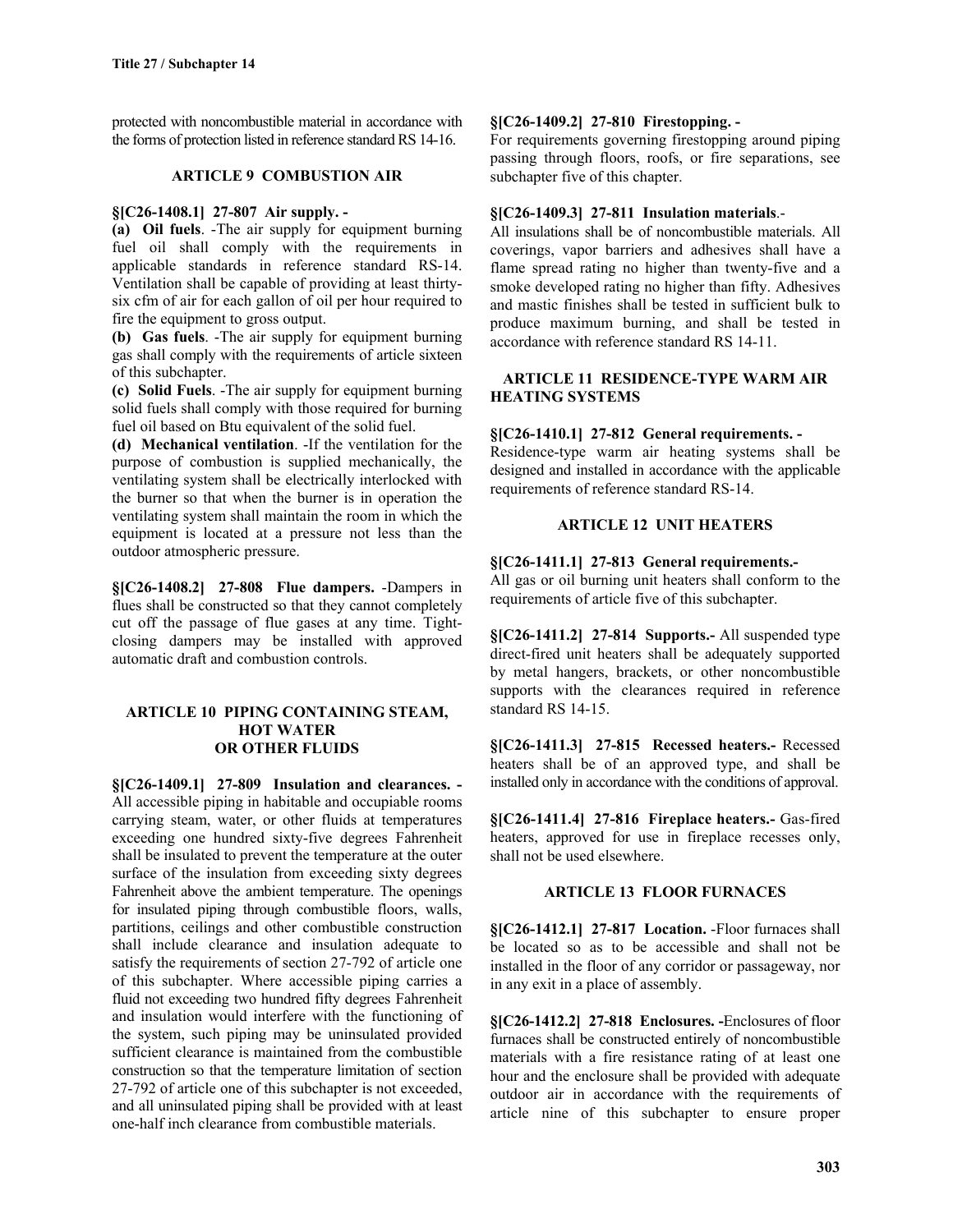combustion. The enclosure shall be provided with adequate means of access for servicing the furnace.

### **§[C26-1412.3] 27-819 Furnace supports. –**

Floor furnaces shall be installed only in floors of noncombustible construction having at least a two hour fire resistance rating, except as provided for one- and two-family dwellings in section 27-823 of this article. Floor furnaces shall have the following clearances:

**(a) Pit clearances**. -Floor furnaces, when other than gas-fired, shall be mounted independently of the floor grille with a six inch clearance at the bottom and a twelve inch clearance at the sides except that the clearance on the control side shall be at least eighteen inches.

**(b) Pit waterproofing**. -When there is likelihood of water rising above the bottom clearance of the unit, the pit shall be constructed with a watertight enclosure with the sides extending at least four inches above the ground level.

**§[C26-1412.4] 27-820 Pit access openings. -**The access foundation wall opening or floor trap door shall be at least eighteen inches by twenty-four inches and the under floor passage to the furnace shall be at least twenty-four inches by twenty-four inches in cross-section.

**§[C26-1412.5] 27-821 Duct temperature. -**The outlet duct temperature of warm air heating furnaces shall not be greater than two hundred fifty degrees Fahrenheit.

# **§[C26-1412.6] 27-822 Pressure regulator.** -

In gas-fired furnaces, a gas pressure regulator shall be provided so that the gas input does not exceed the manufacturer's rating. Pressure regulators shall comply with the requirements of article five of this subchapter.

**§[C26-1412.7] 27-823 One-and two-family dwellings.**- Floor furnace enclosures shall be constructed of noncombustible materials with a fire resistance rating of at least one hour. Means shall be provided for supporting the furnace when the floor grille is removed. Clearances shall be as provided in reference standards RS 14-15 and 14-16.

# **ARTICLE 14 BOILERS**

**§[C26-1413.1] 27-824 General requirements. -**The construction, installation, maintenance, and operation of boilers shall comply with the applicable requirements of reference standard RS 14-5.

# **ARTICLE 15 UNFIRED PRESSURE VESSELS**

**§[C26-1414.1] 27-825 General requirements.** -The minimum clearance and fire protection requirements for unfired pressure vessels shall be the same as required for boilers designed for the same operating temperatures. The construction, maintenance, installation, and operation of unfired pressure vessels shall comply with the applicable requirements of reference standard RS 14-4.

### **ARTICLE 16 GAS FIRED EQUIPMENT**

**§[C26-1415.1] 27-826 General requirements. -**The construction and installation of gas burning equipment shall comply with the applicable requirements of article five of this subchapter and reference standard RS 14-2 and RS 14-6. The installation of gas piping shall be in accordance with the provisions of subchapter sixteen of this chapter, and for the installation of chimneys and gas vents, the provisions of subchapter fifteen of this chapter.

\***§27-826.01 Barbecue grilles**.- Only accepted natural gas-fired barbecues or grilles that employ an open flame for roasting or broiling and that are located in the interior of buildings, or on the exterior of buildings when against any part of an exterior wall, shall be installed. All provisions for the construction and installation of fireplaces set forth in article 19 of this subchapter shall be complied with in the construction and installation of barbecue grilles. *\*Local Law 80-1989.*

# **ARTICLE 17 FUEL OIL EQUIPMENT**

**§[C26-1416.1] 27-827 General requirements. -**For the purpose of this subchapter, fuel oil shall mean hydrocarbon oils as classified in reference standard RS 14-3 and RS 14-12 and shall have a flashpoint not lower than one hundred degrees Fahrenheit when tested in accordance with reference standards RS 14-13 and marketed under the following commercial grades: range oil or no.1 fuel oil; diesel oil or no. 2 fuel oil; no. 4 fuel oil; no. 5 fuel oil; no. 6 fuel oil. Except as provided in section 27-4056 of this title the use of crankcase refuse oil as fuel oil is prohibited. These requirements shall not apply to (1) the use and installation of portable burners not requiring a connection to a flue where such burners are of the type commonly used for household purposes such as oil stoves, oil heaters and oil lamps equipped with a woven wick; (2) portable apparatus such as blow torches, soldering pots, tar heaters, snow melters, etc.; (3) storage tanks for oils used in industrial process such as cracking, distilling, manufacture of gas, or other similar processes. For the requirements governing the storage of such oils see chapter four of this title.

**§[C26-1416.2] 27-828 Fuel oil storage equipment. - (a) General requirements for fuel oil tanks**. -All tanks shall be designed and installed in accordance with the provisions for steel work in subchapter ten of this chapter or in accordance with the provisions of this subchapter.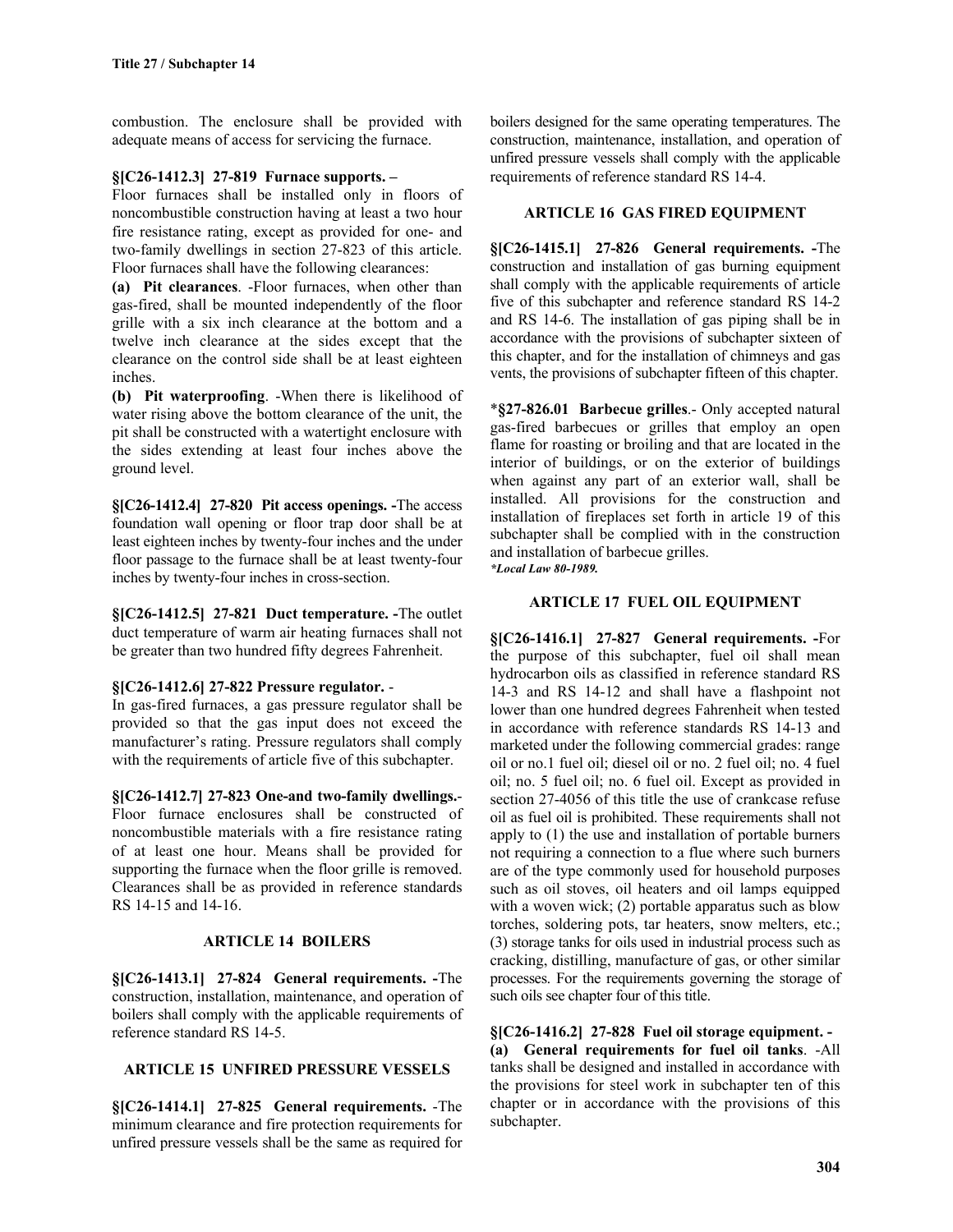(1) All fuel oil storage tanks shall be built of steel plates or sheets, made by the open hearth or basic oxygen process. Such steel shall be free from physical imperfections, and shall be new, in good condition, and free from rust.

(2) Tanks shall be welded, riveted and caulked, or riveted and welded. Flanges or other pipe connections may be welded. All caulking shall be placed with round nose tools and without damages to the plates. Filler of any kind between plates shall be prohibited.

(3) Tanks to be buried shall be cleaned and then coated on the outside with two coats of red lead, or equivalent. They shall be further protected by a coating of hot tar, asphalt, or equivalent rust resistive material, applied at the work site. Tanks installed inside buildings above ground shall be coated with one coat of red lead, or equivalent.

(4) All buried storage tanks shall be constructed of at least one-quarter inch thick metal and shall be designed to withstand any external loads to which the tank may be subjected.

(5) At the time of installation all storage tanks shall bear a permanently-fixed plate, spot welded or equivalent, bearing the name of the tank manufacturer, the gage [*sic*] of the material, and capacity of the tank. Shop fabricated storage tanks shall be installed without structural alteration.

(6) All openings shall be through the top of the storage tank, except that storage tanks of two hundred seventy five gallon capacity or less, located above ground but below the lowest story, may be provided with a threequarter inch opening for gravity discharge and a one inch opening in the bottom for cleaning and protection against corrosion.

(7) Tanks for no. 1, no. 2, no. 3 and no. 4 \*commerical grade oils need not have manholes. However, if manholes are used for such oils, the manhole covers shall be bolted and made gastight. Tanks for no. 5 and no. 6 commercial grade oils shall have manhole covers bolted or otherwise secured to the tanks and kept hydrostatically tight at all times.

#### *\*As enacted but "commercial" probably intended.*

(8) Tanks outside of buildings shall be electrically grounded in accordance with the requirements for equipment grounding of the electrical code of the city of New York.

(9) Tanks shall be located at least seven feet measured in the most direct manner, from any source of exposed flame unless protected as provided in paragraph two or three of subdivision (a) of section 27-829 of this article and at least two feet from any surface where the temperature exceeds one hundred sixty-five degrees Fahrenheit.

#### **(b) Construction requirements, cylindrical tanks, except vertical tanks above ground outside of buildings, more than two hundred seventy-five gallon capacity**. -

(1) The thickness of cylindrical tanks, including oval, elongated oval, or \*\*obround tanks of more than two hundred seventy-five gallon capacity shall be subject to the following requirements:

*\*\*As enacted but "round" probably intended.*

a. Tanks thirty-six inches in diameter and less-at least 1/4 in. shell and 1/4 in. heads.

b. Tanks thirty-seven to seventy-two inches in diameterat least 1/4 in. shell and 5/16 in. heads.

c. Tanks seventy-three to one hundred twenty inches in diameter-at least 5/16 in. shell and 3/8 in. heads.

d. Tanks over one hundred twenty inches in diametershall be of at least 3/8 in. steel and shall be stiffened by angle rings or equivalent members so as to retain their cylindrical form.

(2) Dished heads for such tanks shall have a curvature the radius of which is not greater than the diameter of the tank. Dished heads shall be formed with an adequate cylindrical extension rim to provide a welding or riveting surface. If flat heads are used, they shall be braced in the same manner as described for the bracing of flat sides of rectangular tanks.

(3) Riveting in single lap seams shall not exceed a pitch as follows:

a. Shell 1/4 in. thick-5/8 in. diameter rivets, 2 1/4 in. pitch.

b. Shell 5/16 in. thick-5/8 in. diameter rivets, 2 3/8 in. pitch. c. Shell 3/8 in. thick-3/4 in. in diameter rivets, 2 1/2 in. pitch.

# **(c) Rectangular tanks, of more than two hundred seventy-five gallon capacity**. -

(1) Plates for rectangular tanks of more than two hundred seventy-five gallon capacity shall be at least 5/16 in. thick.

(2) Corners may be made up by bending the plates or by using angles.

(3) Minimum rivet diameter in seams shall be 5/8 in., and rivets shall be spaced not more than 2 1/4 in. center-to-center.

(4) All flat surfaces of rectangular tanks shall be braced by structural members or rods.

(5) When structural members are used, the rivet pitch shall not exceed six inches.

(6) All structural members shall be designed in accordance with the requirements of subchapter ten of this chapter.

(7) Connections between bracing members and the sides of the tank shall be designed so that the connection will not fail before the member will fail.

### **(d) All tanks except vertical tanks above ground, two hundred seventy-five gallon or less capacity**. -

(1) All oil storage tanks of two hundred seventy-five gallon capacity or less that are not buried shall have a minimum thickness of shell and head plates of no. 10 manufacturer's standard gage [*sic*] steel plate. Storage tanks of sixty gallon capacity or less shall be similarly constructed but need not be thicker than No. 14 manufacturer's standard gage [*sic*].

### **(e) Vertical storage tanks over one thousand gallon capacity located outside of building above ground**.-

(1) Vertical storage tanks located outside of buildings above ground shall be built of steel plates of the quality required for cylindrical tanks.

(2) The minimum thickness of shell or bottom plates shall be one-quarter of an inch, and the minimum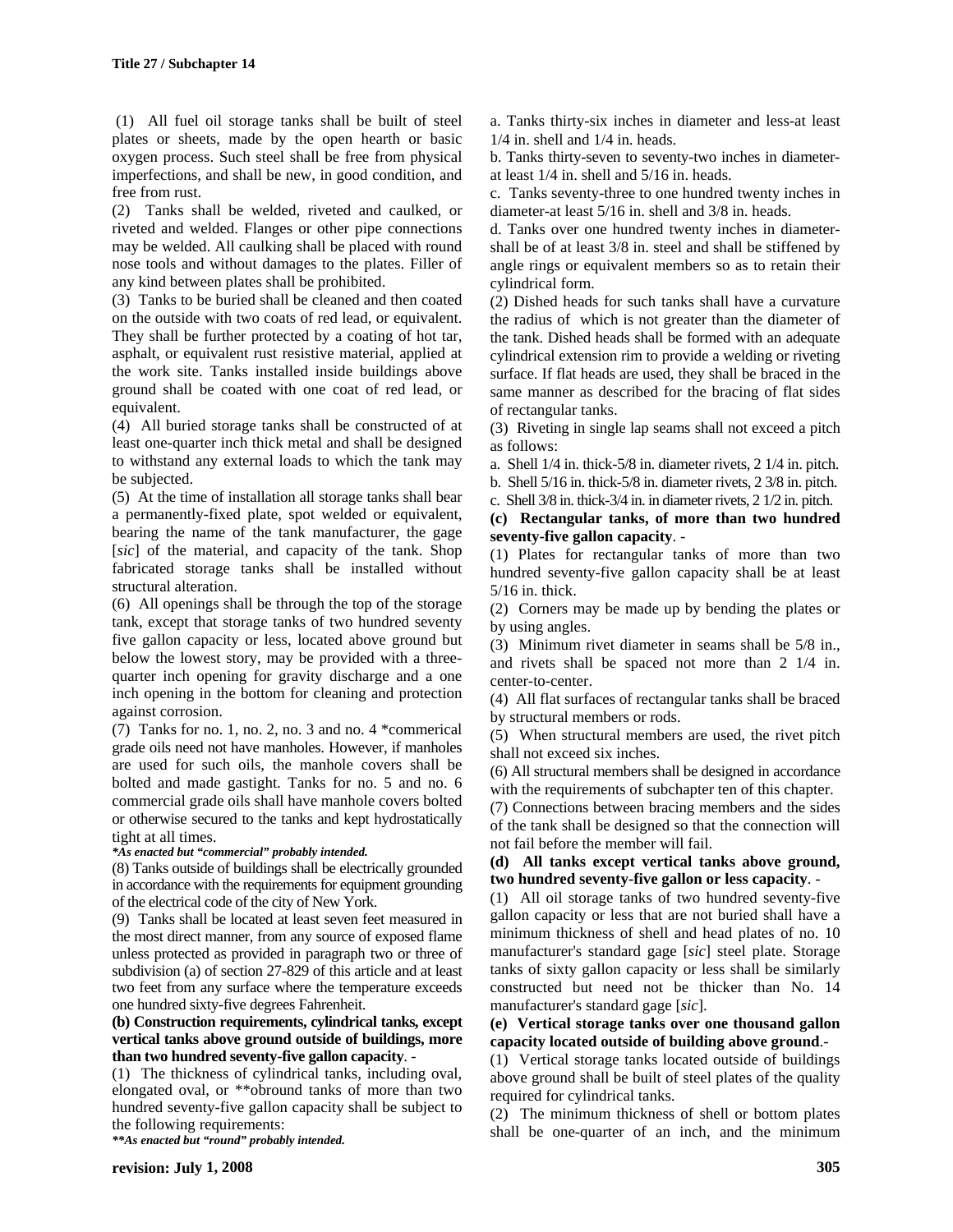thickness of roof plates one-eighth of an inch. The thickness of shell plates shall be determined in accordance with the following formula:

$$
t = \frac{P \times R \times F}{T \times E}
$$

where:  $t =$  thickness of shell plate in inches.

- $P =$  head pressure at bottom of ring under consideration in psi.
- $R =$  radius of shell, in inches.
- $F =$  factor of safety (taken as five).
- $T =$  tensile strength of plate, in psi as verified by mill test certificate.
- $E =$  efficiency of vertical joint in ring under consideration. E shall in no case be taken greater than one.

(3) Roof plates shall have single lap-riveted or welded watertight seams, and the roof shall be built to shed water. Bottom plates shall have single lap riveted or welded seams. Shell plate seams shall be designed to develop the full strength of the plate.

### **(f) Storage containers of six gallons or less**. -

(1) Oil storage containers used with burners or oil burning heaters and having a capacity of six gallons or less used in connection with burners or oil-burning heaters shall be designed so as to withstand a hydrostatic pressure test of at least five psi without permanent deformation, rupture, or leakage, and shall be approved.

(2) All storage containers used with burners or oil burning heaters shall be installed with rigid metal fasteners for wall, floor, or stand type installations, and shall be protected against mechanical damage.

(3) Portable containers may be filled by a pump mounted on a storage tank, provided that the pump is approved.

# **§[C26-1416.3] 27-829 Location of tanks. -**

**(a) Inside of buildings, above ground on the lowest floor**.- (1) TANK CAPACITY OF FIVE HUNDRED FIFTY GALLONS OR LESS.- Storage tanks having a capacity of five hundred fifty gallons or less may be installed above ground on the lowest floor of a building, provided that such tanks are mounted on adequate noncombustible supports, with the tank anchored thereto. No more than five hundred fifty gallons of total storage capacity may be connected to one burner or may be installed without the protection provided in paragraph two or three of this subdivision.

(2) TANK CAPACITY MORE THAN FIVE HUNDRED FIFTY GALLONS BUT LESS THAN ELEVEN HUNDRED GALLONS.- Storage tanks having a capacity of more than five hundred fifty gallons but less than eleven hundred gallons may be installed above ground on the lowest floor of a building, provided that all portions of such tanks above the floor are completely enclosed with noncombustible construction having at least a two hour

fire resistance rating. Weep holes one inch in diameter shall be provided at least every three feet along the bottom of the enclosure unless at least fifteen inches of clearance, together with access door, is provided between the tank and the enclosure.

(3) TANK CAPACITY ELEVEN HUNDRED GALLONS OR MORE.- Storage tanks having a capacity of eleven hundred gallons or more may be installed above ground on the lowest floor of a building, provided that all portions of such tanks above the floor are completely enclosed with noncombustible construction having at least a three hour resistance rating. At least fifteen inches clearance shall be provided over the tanks and on all sides between the tanks and the enclosure. A noncombustible access door, constructed so as to preserve the integrity of the fire resistive enclosure, shall be installed in the enclosure above the point where the capacity of the enclosure below the door sill would be equal to the capacity of the largest tank installed. When the longest inside dimension of the enclosure exceeds thirty-five feet, access doors shall be installed at intervals not exceeding twelve feet. Columns, pipes, or similar obstructions may project into the required fifteen inches of space within the enclosure, provided that access door or doors are so arranged that all portions of the enclosure are accessible for servicing.

(4) MAXIMUM TANK SIZE.- The capacity of individual storage tanks in no case shall exceed twenty thousand gallons.

# **(b) Inside of building above the lowest floor**. -

(1) Fuel oil storage tanks having a capacity of two hundred seventy-five gallons or less may be installed inside of buildings above the lowest story when provided with a four inch thick concrete or masonry curb, or with a metal pan of gage [*sic*] equal to the gage [*sic*] of the tank, completely surrounding the tank and of sufficient height to contain two times the capacity of the tank. The number of such oil storage tanks shall be limited to one per story.

(2) Storage tanks having a capacity of two hundred seventy-five gallons or less, installed above the lowest floor inside a building shall be filled by means of a transfer pump supplied from a primary storage tank located and installed as otherwise required by this subchapter. A separate transfer pump and piping circuit shall be provided for each storage tank installed above the lowest floor. No intermediate pumping stations shall be provided between the storage tank and the transfer pump. Appropriate devices shall be provided for the automatic and manual starting and stopping of the transfer pumps so as to prevent the overflow of oil from these storage tanks.

(3) A float switch shall be provided with the curb or pan around the storage tank and shall be arranged so as to sound an alarm and stop the transfer pump in case of failure of the tank or the control in the tank. The operation of the float switch shall be tested at least once each week. An alarm bell shall be located in the same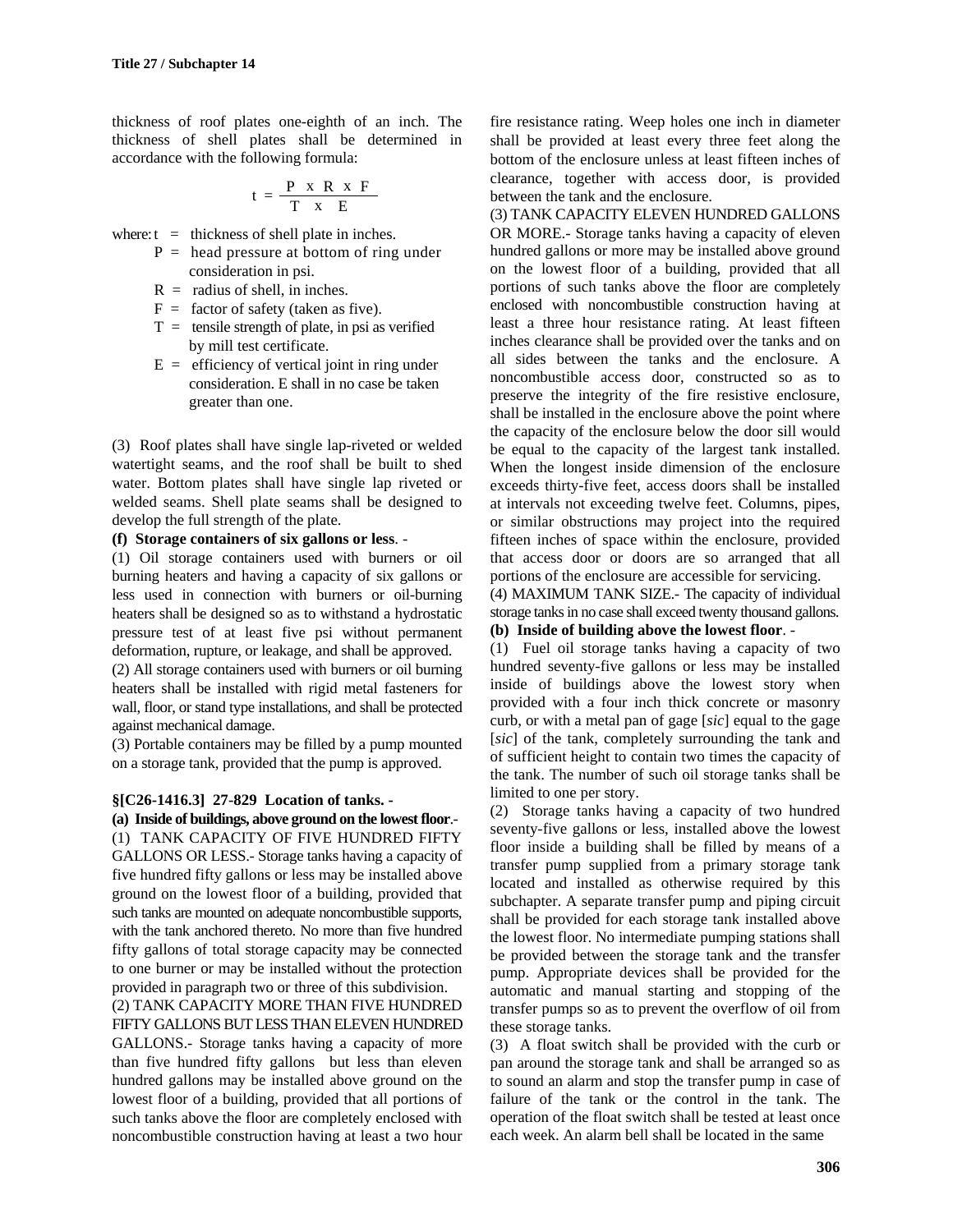room with the tank and a visual and audible alarm shall be located in a maintenance office. The enclosing and sealing of switches and wiring shall conform to the requirements of the electrical code of the city of New York for devices located in an atmosphere of flammable vapors.

### **(c) Inside of buildings, below ground. -**

(1) Storage tanks having a capacity greater than two hundred seventy-five gallons may be buried inside a building provided that the top of the tank is at least two feet below floor level. In lieu of two feet of earth over the tank, the tank may be covered by concrete flooring having the same thickness as the basement floor, but not less than four inch concrete meeting the requirement of subchapter ten of this chapter and reinforced with two inch by two inch mesh of at least no. 20 U.S. standard gage [*sic*] steel wire. Tanks shall be placed in firm soil and shall be surrounded by clean sand or well-tamped earth, free from ashes and other corrosive substances, and free from stones that will not pass through a one inch mesh. When necessary to prevent floating, tanks shall be securely anchored.

(2) No tank shall be buried within three feet of any foundation wall or footing.

# **(d) Outside of building, below ground. -**

(1) Storage tanks located outside of buildings and below ground shall be buried with the top of the tank at least two feet below ground. Tanks shall be placed in firm soil and shall be surrounded by clean sand or welltamped earth, free from ashes or other corrosive substance, and free from stones that will not pass a one inch mesh. When necessary to prevent floating, tanks shall be securely anchored.

(2) No tank shall be buried within three feet of any foundation wall or footing.

#### **(e) Outside of buildings, above ground. -**

(1) Storage tanks of a capacity greater than two hundred seventy-five gallons located outside of buildings above ground shall be not less than one and one-quarter (1 1/4) tank diameters and in no case less than ten feet from the line of adjoining property, the nearest building or adjacent tank. The minimum clearance between individual tanks located outside of buildings above ground and the line of adjoining property which may be built upon shall be fixed by the following formula:

$$
M.C. = 10 + 4 \cdot \frac{G-275}{5000})
$$

**where:**

M.C. = minimum clearance from nearest surface of tank to adjoining property, in feet.

 $G =$  capacity of tank, in gallons.

The maximum allowable capacity of fuel oil storage tanks located outside of buildings above ground shall be one hundred thousand gallons.

(2) Tanks shall be located so as not to obstruct or interfere with any means of egress.

(3) Each storage tank shall be protected by an embankment or dike. Such protection shall have a capacity at least one and one-half times the capacity of the tank so surrounded and shall be at least four feet high, but in no

case shall the protection be higher than one-quarter the height of the tank when the height of the tank exceeds sixteen feet. Embankments or dikes shall be made of earthwork with clay core, of masonry, of reinforced concrete or of steel. Earth work embankments shall be firmly and compactly built of good earth free from stones, vegetable matter, etc., and shall have a flat section of at least three feet at the top and a slope of at least one and onehalf to two on all sides. Concrete, masonry or steel dikes shall be designed so as to conform safely all of the oil in the tank so surrounded. Embankments or dikes shall be continuous and unpierced, and the outside toe shall be located at least five feet inside of the property line, and no less than five feet from a driveway or parking area.

# **(f) Tanks located along line of subways.-**

(1) No buried tank shall be placed within twenty feet of the outside line of a subway wall. Where an above ground tank within a building is located within the outer lines of the subway, or within twenty feet of the outside line of the subway wall, such tank shall be placed within a welded steel oiltight pan of not less than no. 18 manufacturer's standard gage [*sic*] metal suitably reinforced and of capacity to contain the contents of the tank.

(2) For the purpose of the foregoing requirement, a subway shall be deemed to include any subsurface railroad or rapid transit roadbed.

# **§[C26-1416.4] 27-830 Piping.-**

#### **(a) Installation of piping and tubing.-**

(1) Exposed piping shall be protected against mechanical damage and shall be adequately supported with rigid metal fasteners or hangers. All pipes connected to buried tanks, except test well piping, shall be provided with double swing joints at the tank.

(2) Only new wrought iron, steel or bass pipe, or type K or heavier copper tubing, or aluminum alloy tubing, properly identified, may be used. Metal tubing when used for conveying oil shall be adequately protected. Such tubing may be installed at the burner without protection. Drawn tubing when used in domestic installations shall be of at least 3/8 in. inside diameter up to the shut-off valve at the burner. Soldered connections shall be prohibited.

(3) Overflow pipes, where installed, shall not be smaller in size than the supply pipe.

#### **(b) Relief valves.-**

(1) Where a shut-off valve is installed in the discharge line from an oil pump, a relief valve shall be installed in the discharge line between the pump and the first shut-off valve. (2) A relief or pressure regulating valve shall be provided in the oil piping system on the heater side of the shut-off valves.

(3) Relief valves shall be set to discharge at not more than one and one-half times the maximum working pressure of the system. The discharge from relief valves shall be returned to the storage tank or to the supply line. There shall be no shut-off valve in the line of relief.

**(c) Fuel oil heaters.-**Fuel oil heaters shall not be installed within the steam or water space of a boiler. Fuel oil heaters and the connecting piping shall be arranged to prevent oil leakage from being transmitted to the boiler. This may be accomplished by any of the following methods:

(1) By discarding the condensate from the heaters.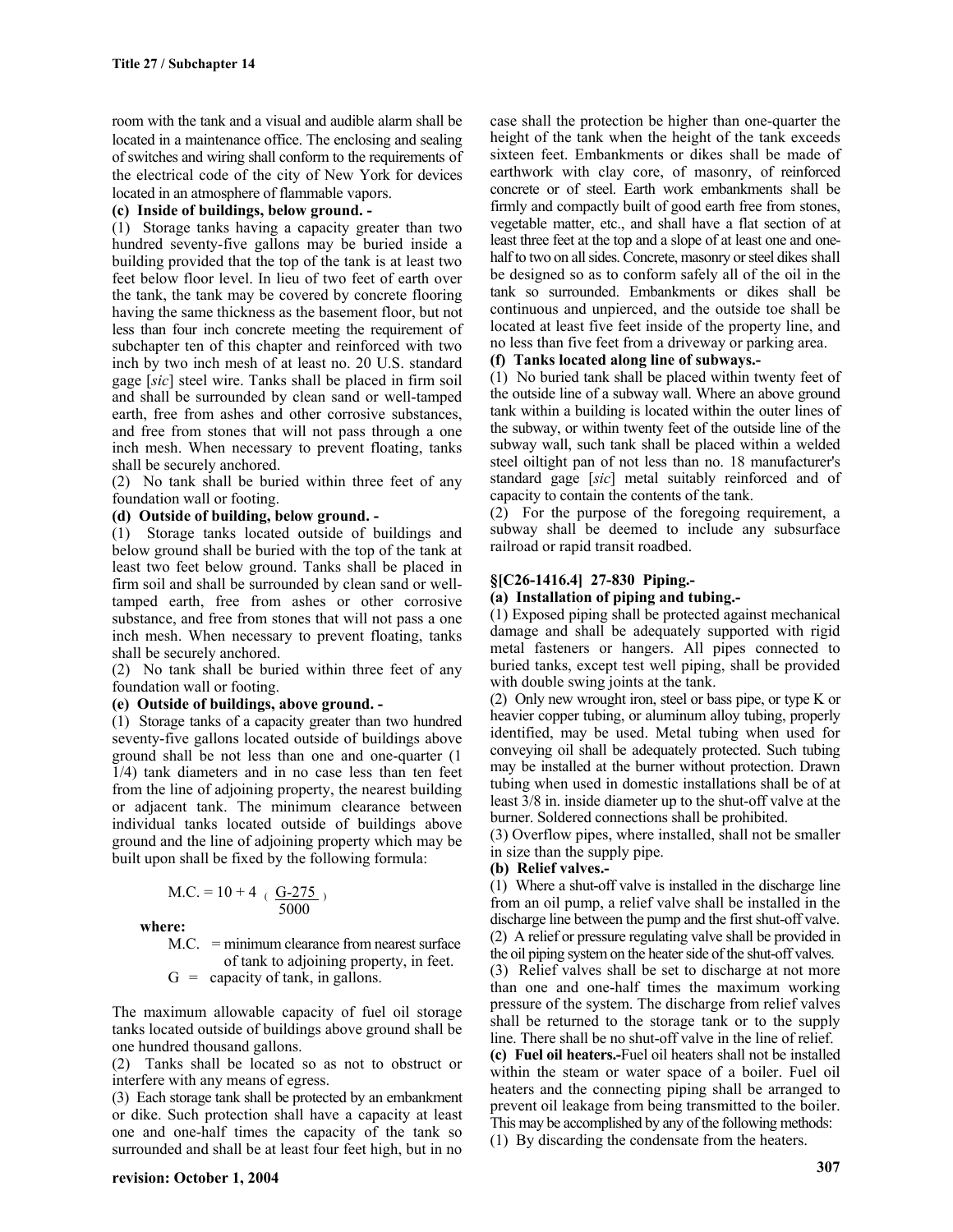(2) By using approved double tube or other approved heaters. (3) By means of a secondary hot water or steam heating system where the water or steam from the boiler has no direct contact with the oil heater.

(4) By a sight tank arrangement for collecting and inspecting the condensate which is provided with a pump controlled by a hand switch for returning the condensate to the normal return system.

(5) By such other method as may be permitted by the commissioner.

### **(d) Vent pipe.-**

(1) A vent pipe of iron or steel, without trap, draining to the tank, shall be provided for each storage tank. The lower end of the vent pipe shall not extend more than one inch through the top of the storage tank. Cross-connection between a vent pipe and fill pipe is prohibited.

(2) Where a battery of storage tanks designed to hold the same grade of oil is installed, vent pipes may be run into a main header.

(3) Vents shall be at least one and one-quarter inches in diameter for storage tanks not exceeding eleven hundred gallons capacity and at least two inches in diameter for storage tanks of eleven hundred gallons or more except that vents for storage tanks of sixty gallon capacity or less shall be at least one-half inch in diameter. Vents for tanks inside of buildings above the lowest floor shall be run into the primary storage tank vent.

(4) Vent pipes shall be provided with an approved weatherproof hood having a free area of at least the pipe size area. Vent pipes shall terminate outside the building in a nonhazardous location, at least two feet from any building opening and less than two feet nor more than twelve feet above the fill pipe terminal, unless otherwise permitted by the commissioner. If the vent pipe terminal is not visible from the fill pipe terminal location, a one inch tell-tale line shall be connected to the tank and shall parallel the fill pipe and terminate at the fill pipe terminal with an unthreaded end. Such tell-tale lines shall be provided with a check valve set to prevent flow of surface water to the storage tank.

# **(e) Fill pipes.-**

(1) Fill pipes shall terminate outside the buildings, with the fill pipe terminal located at or above grade, at least two feet from any building opening and five feet from any subway grating at or below the level of the fill pipe terminal. No fill pipe shall be less than two inches in diameter, and no fill pipe for no. 6 oil shall be less than three inches [*sic*] in diameter. Where no. 6 oil is used, the fill pipe terminal shall be located within three feet of the curb, unless otherwise required by the department of transportation or the transit authority. Where there are facilities for the delivery tank truck to drive onto the premises, the fill terminal may be located elsewhere than at the curb, provided that the location complies with the other requirements of this subchapter.

(2) Each storage tank shall be provided with a separate fill pipe, except that where a battery of tanks is installed containing the same grade of oil, a common fill and header pipe may be installed.

(3) Where the top of the storage tank is above the fill pipe terminal, the fill pipe shall be connected to the top of the tank and provided with a shut-off valve and swing check valve both of which shall be located at the fill pipe terminal. However, the shut-off and check valves may be installed in an accessible location inside the building at or below the level of the fill pipe terminal.

(4) All fill pipe terminals shall be of an approved type, and shall be provided with lugs for embedding in concrete. In lieu of lugs, a set screw or threads to fasten the terminal to the fill pipe may be used. The outer flange of the fill pipe terminal or the seal cap shall be permanently marked "fuel oil." The fill pipe terminal shall be threaded or provided with other equivalent means to receive the seal cap. The seal cap shall be suitably slotted for receiving an opening wrench, and an oilproof gasket inserted in a groove in the fill pipe terminal shall be provided so as to make the seal cap leakproof. A strainer shall not be required but, if used, shall be of at least one-eighth inch mesh. Where a storage system for volatile flammable oil and a storage system for fuel oil are to be used in the same premises, the terminal of the fuel oil pipe shall be provided with a left-handed thread and the fill pipe fitting shall be of a different size than that required for the fill pipes to the tanks containing the volatile flammable oil.

#### **\*\*(f) Piping from transfer pump to equipment or to storage tanks above the lowest floor.-**

(1) The piping from a transfer pump to equipment at levels above the lowest floor or to storage tanks at levels above the lowest floor in buildings, the return piping, and vent piping shall comply with the applicable provisions of subdivisions (a) and (d) of this section and shall be enclosed in a shaft constructed of four inch concrete or masonry having a four inch clearance from all pipe or pipe covering, except that no such enclosures shall be required within the room containing the pump, tank, or equipment where such room is itself enclosed with construction and materials having at least a two hour fire resistance rating. Provision shall be made for expansion in piping without the use of expansion joints. (2) Where it is necessary to make horizontal offsets in the supply piping and pipe shafts such piping shall be enclosed in a sleeve of other piping of at least no. 10 U.S. standard gage steel, two sizes larger and arranged to drain into the shaft. Horizontal piping offsets shall be further enclosed in construction having a two hour fire resistance rating, except that no such enclosure or pipe sleeve shall be required within the room containing the pump, tank, or equipment where such room is itself enclosed with construction and materials having at \*lease a two hour fire resistance rating.

# *\*as enacted but "least" probably intended.*

(3) A drain pipe shall be installed at the base of shafts enclosing the supply and overflow piping. The pipe shall lead to an open sight drain or to an open sump.

(4) Oil lines for equipment or tanks shall be steel pipe ASTM A-53 or A-106, grade B seamless, schedule 40 with welded connections up to the oil tank or equipment, except that fittings at the tank or equipment, shut off valves and other fuel oil flow and control devices may be screwed or flanged.

(5) Pipe shafts shall not be penetrated by or contain other piping or ducts.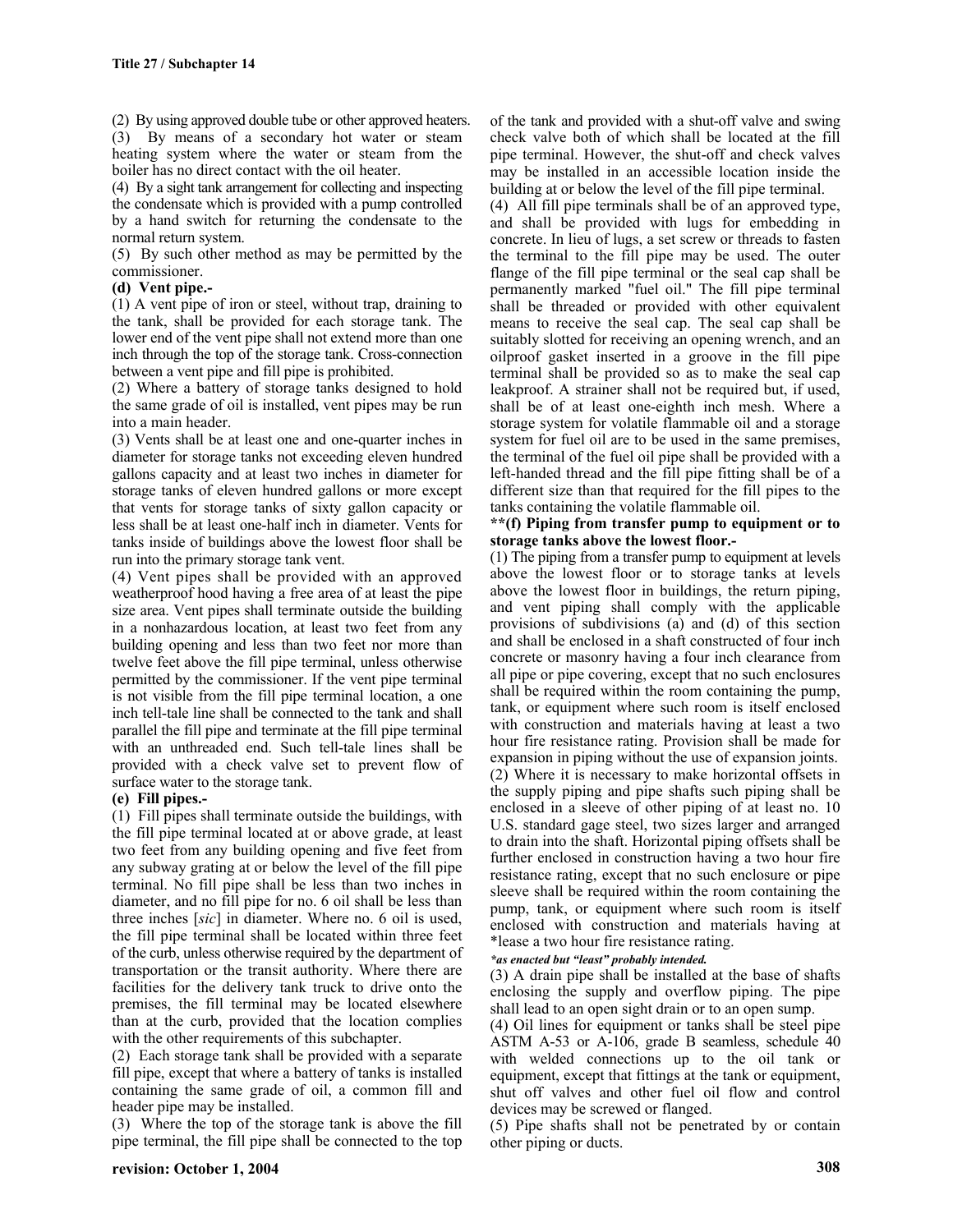(6) The piping shall be located and secured from movement so as to prevent undue stress on the piping and to isolate the piping from vibrations from any equipment. (7) Pipe connections to the main header (supply or return) shall be made from the top of the header, except for systems described in paragraph (11) of this subdivision.

(8) Required air vents and vacuum breakers shall be designed for their required use.

(9) All air vents and vacuum breakers shall be hard piped to a curb or pan as provided for in subdivision (b) of section 27-829.

(10) In systems with equipment above the lowest floor where such equipment is designed to operate utilizing fuel stored above the lowest floor, piping diameters shall not exceed four inches. However, where an applicant demonstrates by the inclusion of calculations on the plans that a greater diameter is necessary to ensure the proper flow for the functioning of the system, such greater diameter may be permitted. All oil stored above the lowest floor shall be in tanks complying with subdivision (b) of section 27-829 of this code; piping shall not be used for fuel storage purposes.

(11) In systems with equipment above the lowest floor where such equipment is designed to operate utilizing fuel pumped as needed from the lowest floor and without utilizing fuel oil stored above the lowest floor, piping diameters throughout such systems shall not exceed the design flow (three times the maximum firing rate as calculated by the engineer or architect). However, piping diameters within rooms containing such equipment may exceed the calculated design flow pipe size to provide limited reservoir storage to prime equipment, provided such reservoir storage is counted toward the maximum two hundred seventy-five gallons of oil storage per story as provided for in subdivision b of section 27-829 of this code.

**(g) Heating coils in storage tanks. -**The heating of oil in storage tanks shall be by means of coils using low pressure hot water or steam, or by means of electric heaters approved for use in oil storage tanks.

#### **(h) Valves and devices to control the flow of oil**. -

(1) Where more than one storage tank is connected to a common supply line, a shut-off valve shall be provided in the supply line at each tank. Where more than one burner is connected to a supply line a shut-off valve shall be provided at each burner. Where a single tank and a single burner are installed, a shut-off valve shall be required in the supply line at the tank and another at the burner. Valves shall be brass or equivalent in corrosion and fire resistance, shall provide tight shutoff, and shall be rated at one hundred twenty-five psi or greater as required by the pressure in the system.

(2) Where a storage tank is located so that the top of the tank is above the oil inlet to the burner or to the fuel pump, and the storage tank capacity is greater than two hundred seventy-five gallons, the supply line to the burner shall be provided with an approved anti-syphon device. The device shall be located at the highest point in the supply line. Where an approved foot valve is used in the tank and the tank is constructed with a manhole, an anti-syphon device shall not be required. No anti-syphon device shall be required where no. 6 fuel oil is used.

(3) The pressure in oil lines to burners located above the lowest floor of a building shall not be more than is required to circulate oil to and from the burners, and all parts of the oil system shall be capable of withstanding the maximum working pressure in that part of the system.

(4) A remote control shall be provided to stop the flow of oil to any burner. Such control shall be located outside the entrance to the room in which the burner is located and as close to such entrance as practicable, except that when an outside location is impracticable, such control may be located immediately inside the room in which the burner is located, provided such location is accessible at all times. All such controls shall be permanently labeled "remote control for oil burner." On storage tanks of sixty gallon or less capacity used with manually operated burners, such remote control may be installed in the supply lines between tank and burner.

(5) Pressure in a storage tank for the purpose of discharging oil shall be prohibited.

(6) In systems where either steam or air is used for atomizing the oil, the oil and the atomizing supply shall be interlocked so that where the supply of either is interrupted, the supply of the other will be immediately cut off.

### **(i) Oil level indicating devices and test wells**. -

(1) All tanks located inside buildings shall be provided with an oil level indicating device. Test wells shall be prohibited in tanks located inside of buildings. Unused tank openings shall be permanently sealed to prevent the removal of plugs or cover.

(2) Oil level indicating devices shall be designed and constructed of substantial materials so that there can be no leakage of oil or oil vapor.

(3) Test wells in storage tanks located outside of buildings shall be capped oil tight and kept closed when not in use. *\*\*Local Law 26-2004.*

**§[C26-1416.5] 27-831 Controls.-** With each automatic burner a set of safety controls of the electric, pneumatic, hydraulic, or mechanical type shall be installed and maintained in good working order. The proper controls for each burner shall be those that have been tested and accepted in accordance with the requirements of article five of this subchapter. The controls shall provide the following functions:

(a) Oil temperature control (no. 5 and no. 6 oil).

- (b) Ignition.
- (c) Stack or combustion control.
- (d) High temperature or pressure control.

**§[C26-1416.6] 27-832 Chimneys.-** No oil burner shall be installed in any boiler, heater, range, or stove unless each boiler, heater, range, or stove is connected to a chimney complying with subchapter ten of this chapter, except for portable burners as prescribed in section 27- 827 of this article.

#### **ARTICLE 18 REFUSE DISPOSAL SYSTEMS**

**§[C26-1417.1] 27-833 General. -**All incinerators and other refuse disposal systems in buildings shall be constructed, installed and altered in accordance with the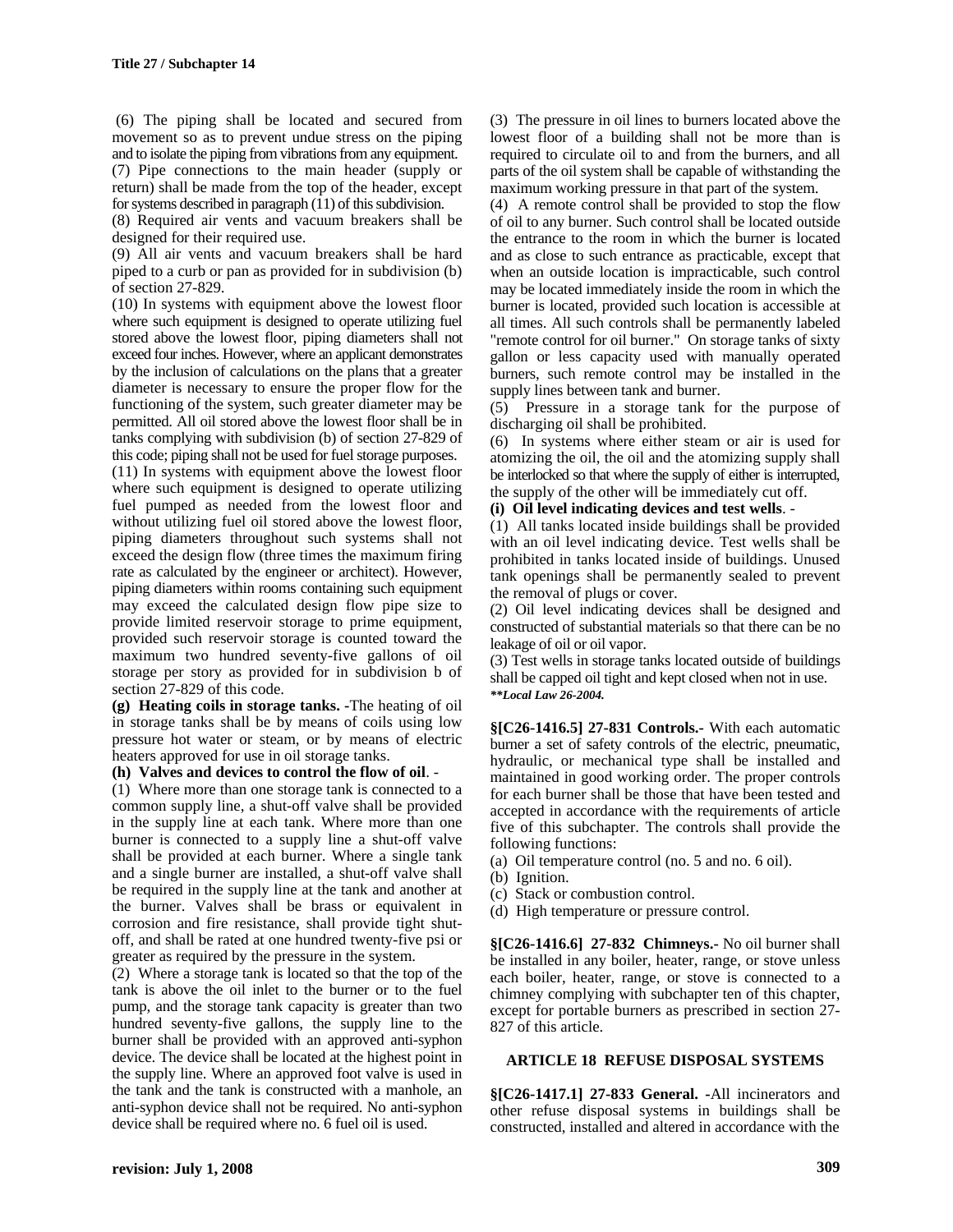requirements of this subchapter**.**

**§[C26-1417.2] 27-834 Compliance**.- All new and existing refuse disposal systems shall be installed, altered and maintained in buildings in conformity with the applicable provisions of the administrative code, the air pollution control code and as follows:

(a) Charging chutes for refuse disposal system shall comply with applicable provisions of subchapter fifteen of this chapter.

**§[C26-1417.3] 27-835 Permitted types of incinerators.-**

When permitted by sections 24-118 and 24-119 of title twenty-four of the administrative code, incinerators shall conform to the following:

**(a) Semiautomatic incinerators.-** Semiautomatic incinerators shall be limited to capacities not exceeding one million seven hundred thousand Btu/hr. in other buildings. Semiautomatic incinerators may have manually operated grates, but shall have automatically operated flue gates, gas or oil burners with temperature controls, overfire air fans and nozzle system[s]\*, emission control devices, and clock controlled cycles.

**(b) Automatic incinerators.-** Automatic incinerators shall be required for capacities exceeding one million seven hundred thousand Btu/hr. They are optional for smaller capacities. Automatic incinerators shall have power operated grates, and automatically operated flue gates, gas or oil burners with temperature controls, overfire and underfire air fans and nozzle system, emission control devices and clock controlled cycles. *\*Copy in brackets not enacted but probably intended.*

#### **§[C26-1417.4] 27-836 Refuse collection rooms.-**

A refuse collection room shall be provided for refuse reduction systems which utilize methods other than burning. Such rooms shall comply with the requirements of section 27-837 of this article.

a. Existing refuse rooms and incinerators rooms which have been approved for such use, may be retained as approved. b. Existing incinerator combustion chambers may be used in whole or in part as refuse collection rooms provided the grates are removed and provided they comply with the provisions of section 27-837 of this article.

c. Floors of refuse collection rooms shall be constructed of concrete and shall be sloped to a floor drain within the room, connected to the house drain. A hose connection shall be provided within the room.

d. A hopper and cut-off door shall be provided at the bottom of the refuse chute. Where compacting equipment is used, it shall be located entirely within the enclosure of the refuse collection room except that motors, pumps, and controls may be installed in adjacent rooms.

e. Compacting equipment shall meet the criteria of the department of environmental protection and be approved. Where such equipment is installed so that the refuse flows directly into it, the compacting equipment may be used in place of the hopper and cut-off door. Compacting equipment shall be arranged to operate automatically when the level of refuse is not more than three feet below the lowest hopper door.

#### **§[C26-1417.5] 27-837 Incinerator rooms.-**

Incinerators and refuse collecting bins and spaces shall be located in rooms or compartments used for no other purpose. Such rooms or compartments shall be separated from all other occupancies by noncombustible construction having a fire resistance of at least two hours with selfclosing opening protectives. Refuse collection bins and spaces shall be sprinklered in accordance with the construction provisions of subchapter seventeen of this chapter.

**§[C26-1417.6] 27-838 Ventilation**.-Fixed ventilation for combustion air to the incinerator room shall be provided by a louvered opening in a wall to outdoor air. When ducts are used, they shall be sized and installed so as to provide the amount of air required for combustion, taking into consideration head loss. Fans may be installed to deliver air to the incinerator room, provided they are in operation whenever the incinerator is in use. Louvers, ducts, and fans shall be sized to deliver at least two and one-half cfm of air for each pound per hour of refuse while burning is taking place. All duct work shall be installed in accordance with the requirements of subchapter thirteen of this chapter.

**§[C26-1417.7] 27-839 Draft control.-**If a manual damper or automatic draft controller, is provided in the incinerator flue, it shall be capable of closing off not more than ninety-five percent of the flue area, and the damper or controller shall be made of such materials and in such a manner so as to prevent warping, binding, cracking, corrosion, and distortion when exposed to operating temperatures. If an automatic draft controller is used, means shall be provided for temporary manual operation.

**§[C26-1417.8] 27-840 Charging chutes and exhaust flues.-**

All incinerators shall be constructed with a flue within a chimney to exhaust the products of combustion and a refuse charging chute which shall be separate from the flue. Refuse charging chutes shall not discharge directly into incinerators, except in buildings classified in residential occupancy group J and in accordance with the requirements of this subchapter and subchapter fifteen of this chapter.

(a) Flues for existing incinerators and existing refuse chutes may be used as refuse charging chutes provided they are in good condition and comply with the requirements of subchapter fifteen of this chapter.

**§[C26-1417.9] 27-841 Charging gates.**-Charging gates, when provided, shall be power operated. Gates and guide rails shall be of such materials and construction so as to withstand a temperature of two thousand degrees Fahrenheit, without distortion, warping, binding, cracking, or corrosion, and also to withstand impact by heavy falling objects.

**§[C26-1417.10] 27-842 Auxiliary heat. -**Burners or other sources of heat shall be provided for all incinerators. Such heat sources shall be capable of maintaining a temperature of at least fifteen hundred degrees \*\*Farenheit at the discharge from the combustion chamber, and shall be equipped with safety devices to shut off the fuel in cases of ignition failure, flame failure, or insufficient draft. *\*\*As enacted but "Fahrenheit" probably intended.*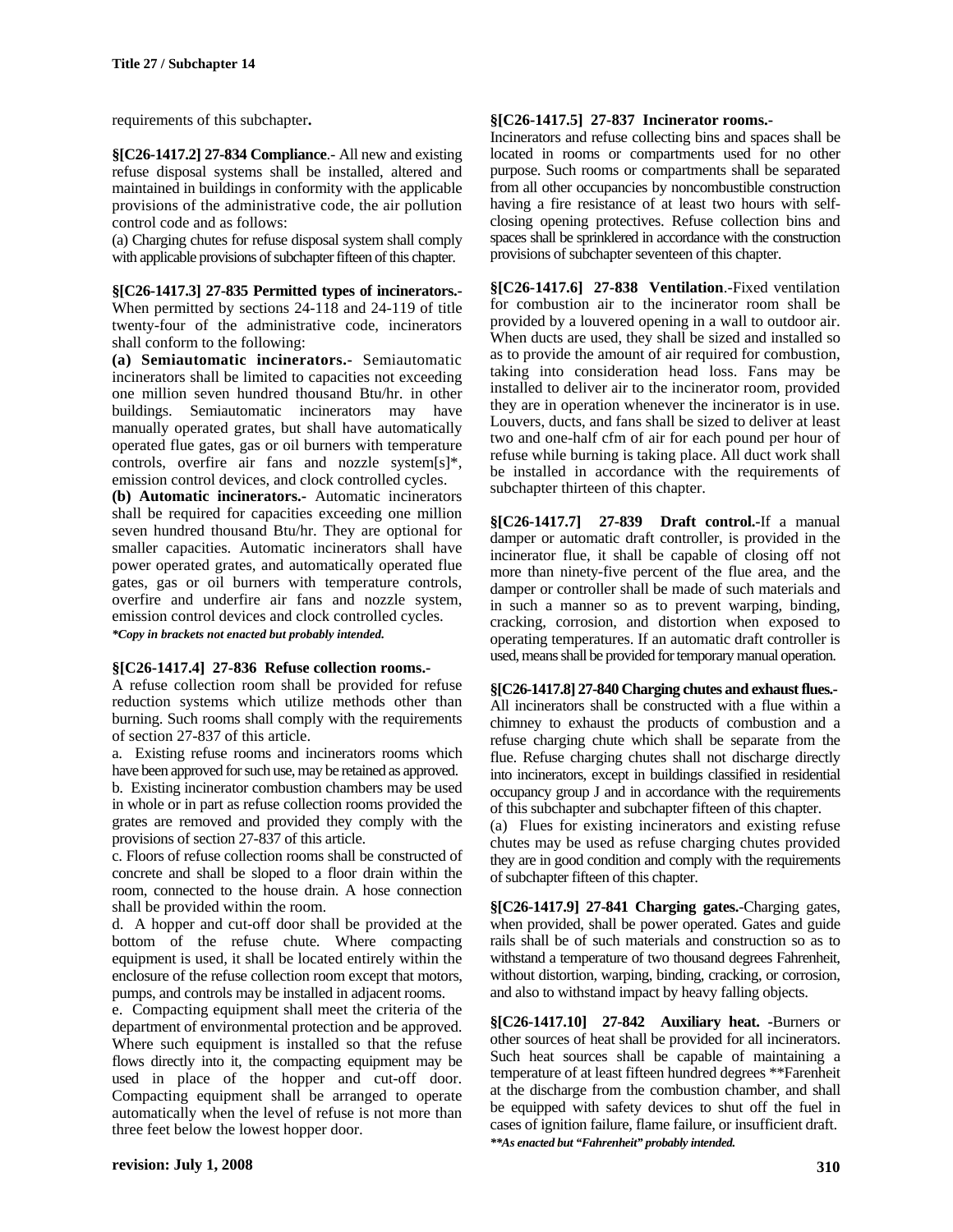**§[C26-1417.11] 27-843 Construction of incinerators.-** Incinerators shall be constructed so as to be gas tight and shall be lined or protected with heat resistive materials suitable for the services required, as follows:

**(a) Masonry incinerators**.- When the combined hearth and grate area is twenty square feet or less, or the number of habitable rooms served is one hundred or less, combustion chambers, separation chambers, and connecting gas passages shall be constructed of eight inch common brick thick and lined with four and one-half inch of refractory material with an intervening air space of one inch. When the combined hearth and grate area is more than twenty square feet, or the number of habitable rooms served is more than one hundred, combustion chambers, separation chambers, and connecting gas passages shall be constructed of common brick eight inches thick and lined with nine inches of refractory material with an intervening air space of one inch.

(1) TIES. -Noncorroding metal ties shall be used at least every fifth course of common-brick. Structural steel angles, straps, and tiebacks shall be installed on all masonry incinerators having more than one hundred twenty-five cubic feet of combustion chamber volume.

(2) INTERIOR CONSTRUCTION. -Interior walls, curtain walls, bridge walls, or baffles shall, in every case, be of refractory brick, at least nine inches thick.

(3) ARCHES. -Sprung arches may be used if the span is less than four feet. [*sic*] Flat suspended type arches shall have a minimum of five inches of refractory material between the furnace heat and the hangers. Flat suspended arches shall have an insulated block roof of at least two and one-half inches thick.

(4) ISOLATION. -No structural supports for the vertical building flues or other parts of the building shall rest upon the incinerator; nor shall any metal guides, hangers, or structural steel parts of the incinerator be exposed to direct heat of combustion.

(5) THERMAL BLOCK INSULATION.- High temperature block insulation shall be at least equal to type 3 specified in reference standard RS 14-10.

(6) REFRACTORY.- Refractory material shall be firebrick or hydraulic setting castable refractory.

a. Firebrick.- Firebrick shall be high duty, spall resistant and conform to type A reference standard RS 14-7.

b. Castable refractories.- Castable refractories shall conform to reference standard RS 14-8 (Class F).

c. Mortar.- Mortar for firebrick shall be air setting high temperature cement conforming to reference standard RS 14-14.

**(b) Steel-cased incinerators**. -In lieu of the eight inch common brick outer wall and one inch air space required in subdivision (a) of this section, the outside enclosure of incinerators may be of no. 12 manufacturer's standard gage [*sic*] steel casing that is welded, riveted, or bolted to be gastight, with at least two thicknesses of two and one-half inches high high-temperature block insulation applied with staggered joints.

**(c) Other constructions**. -Other forms of incinerator construction, equivalent in terms of structural strength, insulating value, and temperature and erosion resistance, may be used, subject to approval by the commissioner.

**§[C26-1417.12] 27-844 Construction of chimneys and charging chutes.-** For requirements governing the construction of chimneys and charging chutes, see article four of subchapter fifteen of this chapter.

**§[C26-1417.14] 27-845 Cleanouts.-** Openings shall be provided so that all parts of the incinerator can be cleaned, including the ash pit, the combustion chamber, the passes of separation chambers, and the incinerator flue. Cleanouts shall be closed by tight fitting doors or covers, securely latched or otherwise held in a closed position. Ash pit and combustion chamber closures and frames shall be of cast iron or equivalent, with the frames securely attached to the incinerator.

**§[C26-1417.15] 27-846 Accessibility.** -Sufficient space shall be provided around the incinerator and its appurtenances to facilitate cleaning, repair, and servicing. Clearance shall be provided to allow the cleanout doors to be completely opened so that all parts of the combustion chamber, ash pit, separation chambers, etc., may be reached and so implements used for this purpose can be freely manipulated. All dampers, gates, burners, valves, levers, etc., shall be accessible for repair and adjustment or replacement. No construction shall be located closer than sixteen inches to any part of an incinerator, except that noncombustible structural members two feet wide or less parallel to the incinerator, may be located as close as six inches to the incinerator, provided such members do not reduce accessibility to any moving parts of the incinerator.

**§[C26-1417.16] 27-847 Cabinets and control wiring.-** All control equipment shall be installed in dustproof, noncombustible cabinets. Such cabinets shall not be mounted on the incinerator. Conduits carrying control wiring for the incinerator shall not be fastened to the incinerator. All electrical work shall comply with the electrical code of the city of New York.

# **§[C26-1417.17] 27-848 Posting. -**

(a) Operating and maintenance instructions shall be permanently and conspicuously mounted under transparent protective covers in the incinerator room, together with the equipment use permit. The instructions shall include complete procedures for operating and maintaining fuel burners, dampers, and other devices, and shall state quantities and kinds of materials that may be burned.

(b) On every door that opens into a space in which a service opening into a refuse chute is located, or on the wall directly over the service opening into the chute, the following sign shall be permanently and conspicuously posted: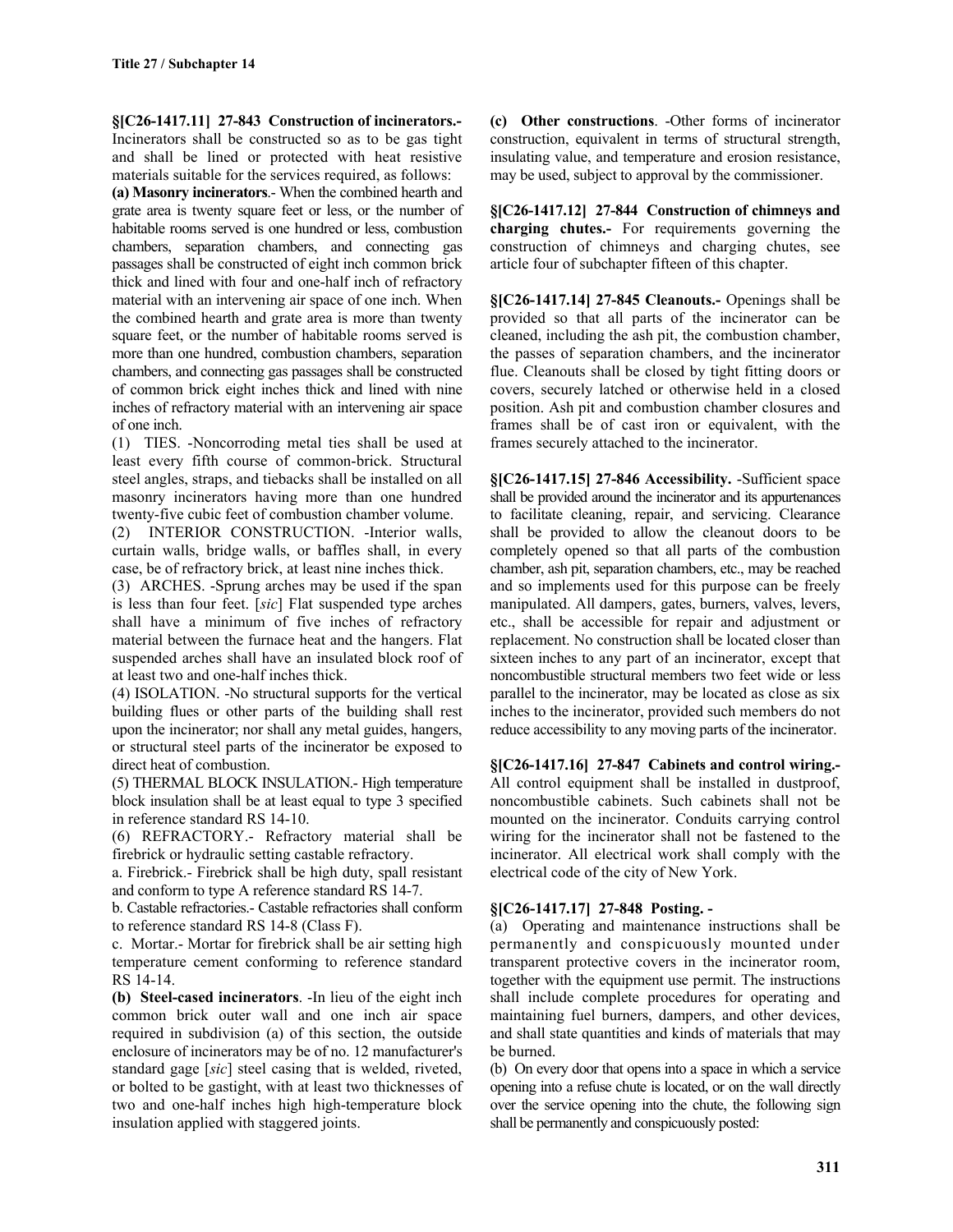"THROWING LIGHTED MATCHES, CIGARS OR CIGARETTES CARPET SWEEPINGS, NAPHTHALENE, CAMPHOR BALLS OR FLAKES, FLOOR SCRAPINGS, OIL SOAKED RAGS, EMPTY PAINT CANS, AEROSOL CONTAINERS, OR ANY OTHER FLAMMABLE OR HIGHLY COMBUSTIBLE OR EXPLOSIVE SUBSTANCE INTO THIS CHUTE IS UNLAWFUL AND SUBJECTS THE OFFENDER TO A PENALTY."

Such signs shall be designed as follows:

(1) Signs on doors leading to the service openings and on walls over service openings shall be at least eight inches wide and three inches high, with lettering at least one-quarter inch high. The signs shall be located on the hall side approximately five feet above the floor.

(2) The lettering of the signs shall be of bold type, and shall be properly spaced to provide good legibility. The lettering and the background shall be of contrasting colors.

(3) Signs shall be durable and shall be securely attached to the door or wall.

(4) Sufficient lighting shall be provided so that the signs are easily readable at all times.

#### **\*ARTICLE 19 SOLID FUEL FIREPLACES, FIREPLACE STOVES AND ROOM HEATERS** *\*Local Law 80-1989.*

**§27-848.01 General.-** The construction, installation, alteration and operation of all fireplaces, fireplace stoves and room heaters used for space heating shall be subject to the provisions of this article. This article shall not be construed to apply to a central heater with hot air distribution, a central boiler with either hot water or steam heat distribution or a water tank, water heaters, furnaces or cooking stoves.

**§27-848.02 Reference standards.-** The applicable reference standards shall be as follows:

(a) Fireplaces and wood burning appliances. Reference standard RS 14-18.

(b) Factory-built fireplaces. Reference standard RS 14-19.

- (c) Fireplace stoves. Reference standard RS 14-20.
- (d) Room heaters. Reference standard RS 14-21.

**§27-848.03 Definitions**. -As used in this article, the following terms shall have the following meaning:

Accessories, factory-built. Such devices as fireplace heater inserts, heat exchangers circulating air or water or other devices which may alter the combustion or heating characteristics of the fireplace.

Appliance. A device which utilizes fuel or other forms of energy to produce light, heat, power, refrigeration or air conditioning. This definition shall also include wood burning appliances and vented decorative appliances.

Fireplace, factory-built. A fireplace composed of factorybuilt components assembled in accordance with the terms of the listing and acceptance to form the completed fireplace and provided with a chimney complying with subchapter fifteen of this chapter (see figure 14-1).

Fireplace, masonry. A hearth and fire chamber made of solid masonry units such as bricks, stones, or reinforced concrete and provided with a chimney complying with



subchapter fifteen of this chapter.

Fireplace heat exchangers. Metal heat circulators designed for installation wholly within a masonry fireplace built in accordance with this code. Fireplace heat exchangers extract heat from the firebox of masonry fireplaces and return it to the area to be heated (see figure 14-2).



Figure 14-2

Fireplace inserts. Solid-fuel burning appliances located partially within a complying masonry fireplace. Stove and room heaters may be used as inserts for installation in masonry fireplaces (see figure 14-3).

Fireplace stoves. Freestanding assemblies having firechambers intended to be operated open to the room or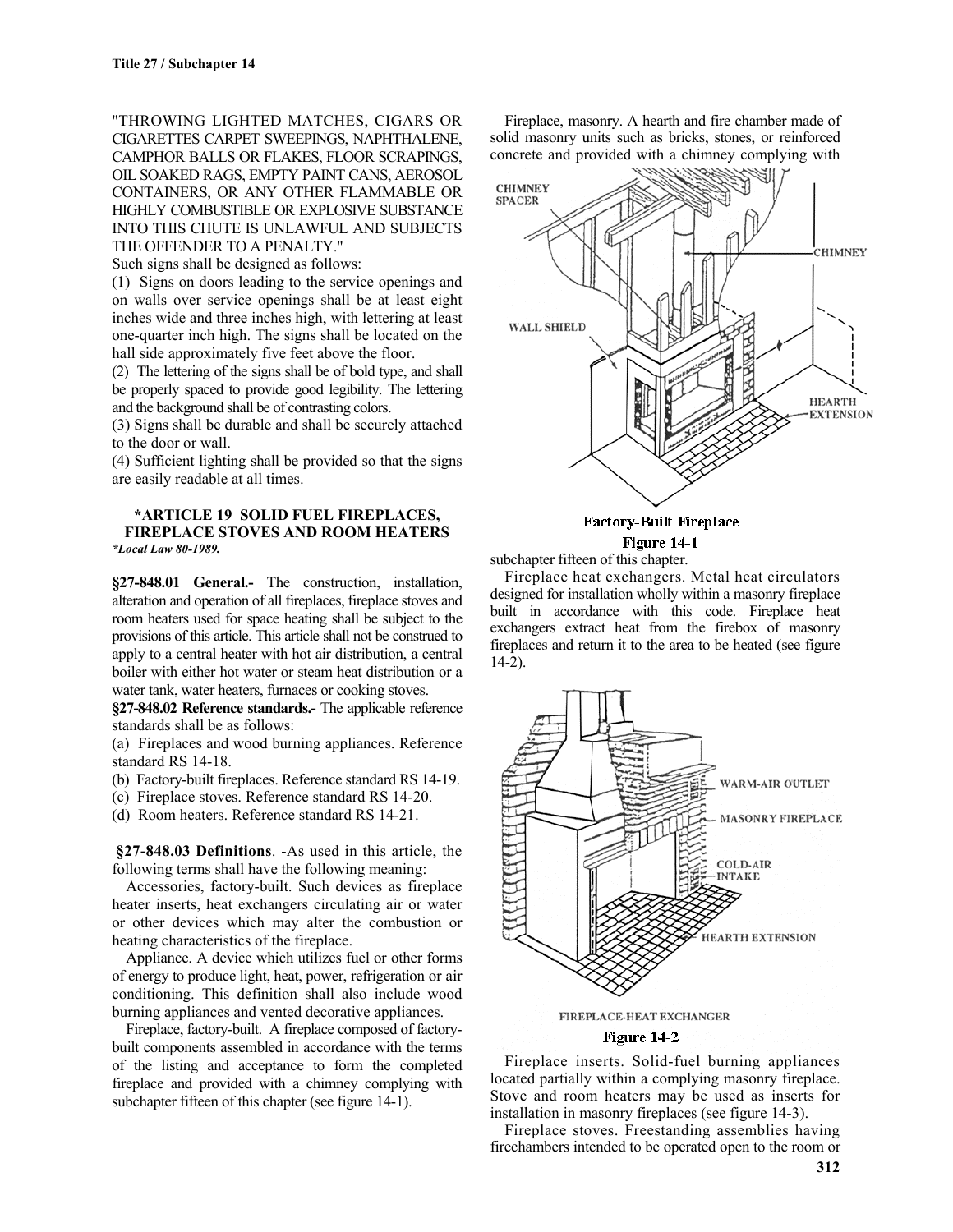

if equipped with doors to be operated with doors either open or closed and provided with a chimney complying with subchapter fifteen of this chapter (see figure 14-4).



Room heater. A solid fuel burning freestanding firechamber assembly designed to be operated with the firechamber closed except for fueling and provided with a chimney complying with subchapter fifteen of this chapter (see figure 14-5).

Hearth extension. The noncombustible surfacing applied to the floor area beneath, and extending beyond the front, back and sides of a heating appliance.

Listed and listings. Terms referring to equipment which is shown in a list published by an accepted nationally recognized testing laboratory qualified and equipped for experimental testing and maintaining an adequate periodic inspection of current production and whose listing shows that the equipment complies with nationally recognized safety standards.

Manufacturer's installation instructions. Printed instructions included with equipment as part of the conditions of the listing.

Solid fuel. A material such as natural wood which will ignite and burn when subjected to fire.

#### **§27-848.04 Installations.- (a) Application.**

(1) An application for the installation of a fireplace or stove equipment shall be filed by a registered architect or licensed professional engineer at the borough office of the department. The application shall describe the equipment in question and its installation.

(2) The applicant, prior to the filing of the application, shall make an inspection to determine the adequacy of the air supply for combustion and ventilation and the ability of the equipment to be installed to comply with code requirements.

# **(b) Qualifications of installer**.-

(1) Installation shall be made only by persons authorized by the manufacturer to install the specific equipment in question.

(2) The installer shall certify to the registered architect or licensed professional engineer who has filed the application that the installation is in full compliance with the terms of the listing, acceptance and the manufacturer's instructions.

(3) For retrofit installations in occupied residential dwellings, the installer shall have a home improvement contractor's license from the department of consumer affairs.

**(c) Controlled inspection**. -Installation shall be subject to controlled inspection to ensure that the installation is in accordance with:

(1) the structural elements shown on the approved plans, (2) the fire protection requirements, and

(3) the listing, acceptance and the manufacturer's installation recommendations.

**(d) Environmental requirements**.- All solid fuel burning appliances shall comply with the requirements of the air pollution control law, chapter one of title twenty-four of this code.

(a) **State energy conservation code**. - The requirements of the New York State energy conservation construction code concerning the combustion air supply shall be complied with.



**313**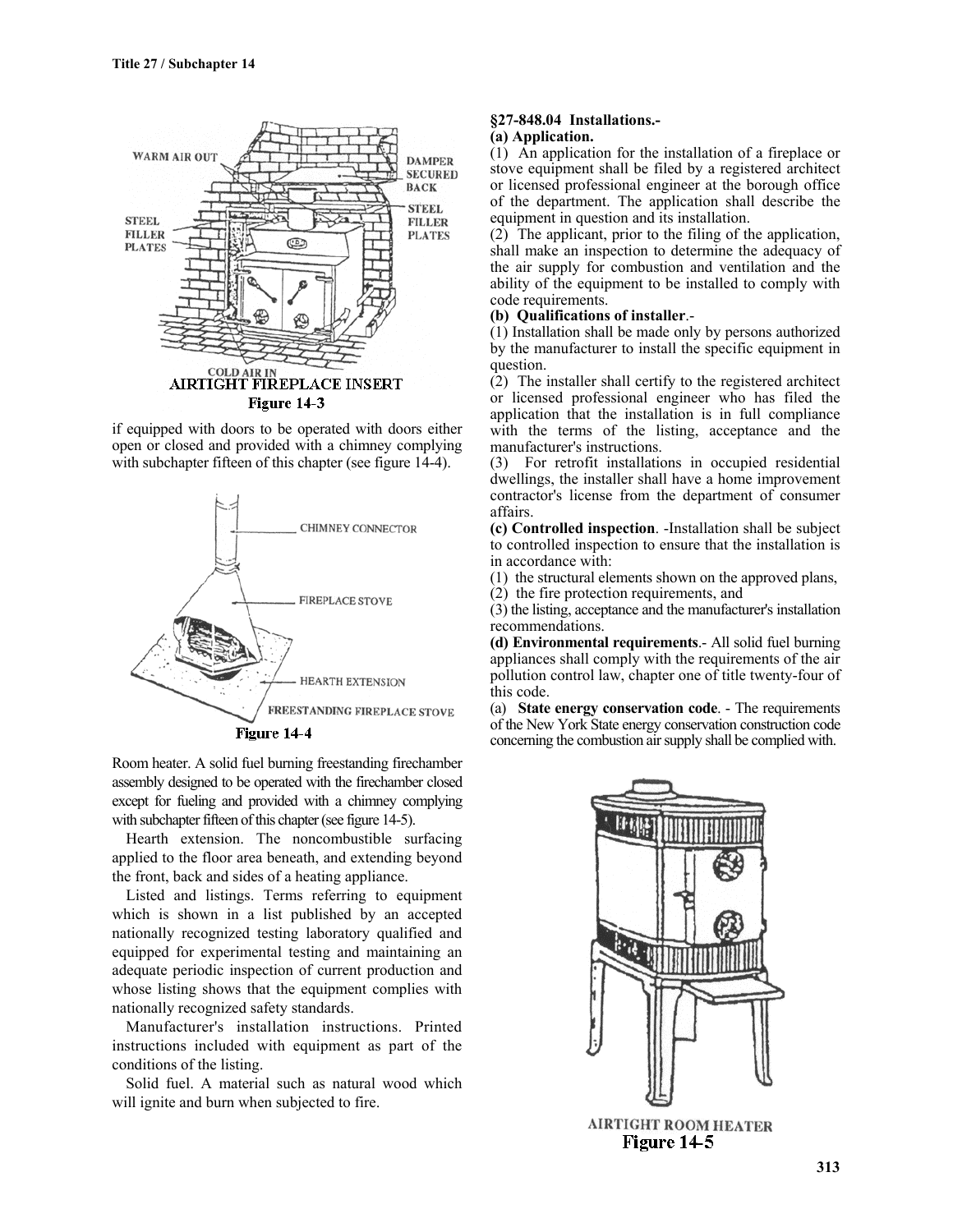**§27-848.05 Structural adequacy.-** The registered architect or licensed professional engineer filing the application for the installation shall certify on the application as to the adequacy of the structural supports and chimney bracing to sustain the loadings when in operation**.**

**§27-848.06 Chimneys.-** Fireplace, fireplace stove and room heater chimneys shall meet the requirements of subchapter fifteen of this chapter. Separate flues shall be provided for every fireplace, fireplace stove and room heater.

# **§27-848.07 Masonry fireplaces. –**

# **(a) Construction.**

(1) Masonry fireplaces shall be constructed of solid masonry units of reinforced portland or refractory cement concrete. Masonry fireplaces shall be supported on foundations of masonry or reinforced portland or refractory cement concrete, or on other noncombustible construction having a fire resistance rating of not less than three hours. Such supports shall be designed to support the loadings.

(2) Where a lining of low-duty fire clay refractory brick at least two inches thick laid in medium-duty fireclay refractory mortar, or the equivalent two inches thick soapstone, three-sixteenths inch thick steel or cast iron, or equivalent material capable of withstanding a temperature of 2000 degrees Fahrenheit without cracking or spalling or other accepted lining is provided, the total thickness of back and sides, including the lining, shall be not less than eight inches.

(3) Where such lining is not provided, the thickness of the back and sides shall be not less than twelve inches.

(4) Where the masonry supporting a fireplace is designed to support vertical loads from the building and corbels are used to support beams or girders, corbeling shall be as described in reference standard RS 14-18 as recommended for masonry chimneys. The lintel spanning the fireplace shall be designed and constructed to support the additional load transferred by the member.

(5) Masonry fireplaces shall be provided with chimneys designed and constructed in accordance with the requirements of subchapter fifteen of this chapter for construction of masonry chimneys or, where permitted by the individual listing, shall be provided with accepted factory-built chimneys having accepted adapters in accordance with the requirements for factory-built chimneys of subchapter fifteen of this chapter.

# **(b) Steel fireplace units**.

(1) Steel fireplace units incorporating a firebox liner of not less than one quarter inch thick steel and an air chamber shall be installed with masonry to provide a total thickness at the back and sides of not less than eight inches, of which not less than four inches shall be solid masonry. Listed firebox liners shall be installed in accordance with the terms of the listing.

(2) Warm air ducts employed with steel fireplace units of the circulating air type shall be constructed of metal in accordance with reference standard RS 14-22, or of masonry. **(c) Clearance**.

(1) All wood beams, joists, studs and other combustible material shall have a clearance of not less than two inches from the front faces and sides of masonry fireplaces, and not less than four inches from the back faces of masonry fireplaces. Headers of combustible material supporting masonry trimmer arches or concrete hearth extensions shall be located not less than twenty inches from the face of the chimney breast.

(2) Spaces between headers or trimmers of combustible material and masonry fireplaces shall be firestopped [sic] with noncombustible material. The material used for firestopping shall be galvanized sheet metal of at least no. 14 U.S. standard gage [*sic*] thickness, mineral board at least one quarter inch thick or equivalent rigid noncombustible sheet material not less than one half inch thick or other accepted noncombustible material.

(3) Woodwork, such as wood trim and mantels, or other combustible material shall not be placed within six inches of a fireplace opening. Combustible material above and projecting more than one and one-half inches from a fireplace opening shall not be placed less than twelve inches from the top of the fireplace opening.

(4) Clearances specified in reference standard RS 14- 18 shall apply if greater than those specified in this subdivision.

# **(d) Hearth extensions**.

(1) Masonry fireplaces shall have hearth extensions of brick, concrete, stone, tile or other accepted noncombustible materials. Such hearths shall be supported on trimmer arches of brick, stone, tile or concrete at least four inches thick, or of other equivalent materials and with noncombustible material against the underside thereof. Wooden forms or centers used during the construction of the hearth and hearth extension shall be removed when the construction is completed.

(2) Where the fireplace opening is less than six square feet, the hearth extension shall extend at least sixteen inches in front of the facing material and at least eight inches beyond each side of the fireplace opening.

(3) Where the fireplace opening is six square feet or larger, the hearth extension shall extend at least twenty inches in front of the facing material, and at least twelve inches beyond each side of the fireplace opening.

(4) Where a fireplace is elevated above or overhangs a floor, the hearth extension shall also extend over the area under the fireplace.

**(e) Fireplace dampers**. Every fireplace shall be equipped with a damper able to withstand distortion, binding, cracking or corrosion when exposed to the fireplace operating temperature.

**(f) Accessories**. Factory-built accessories shall be listed and accepted and shall be installed in accordance with the terms of their listing and acceptance.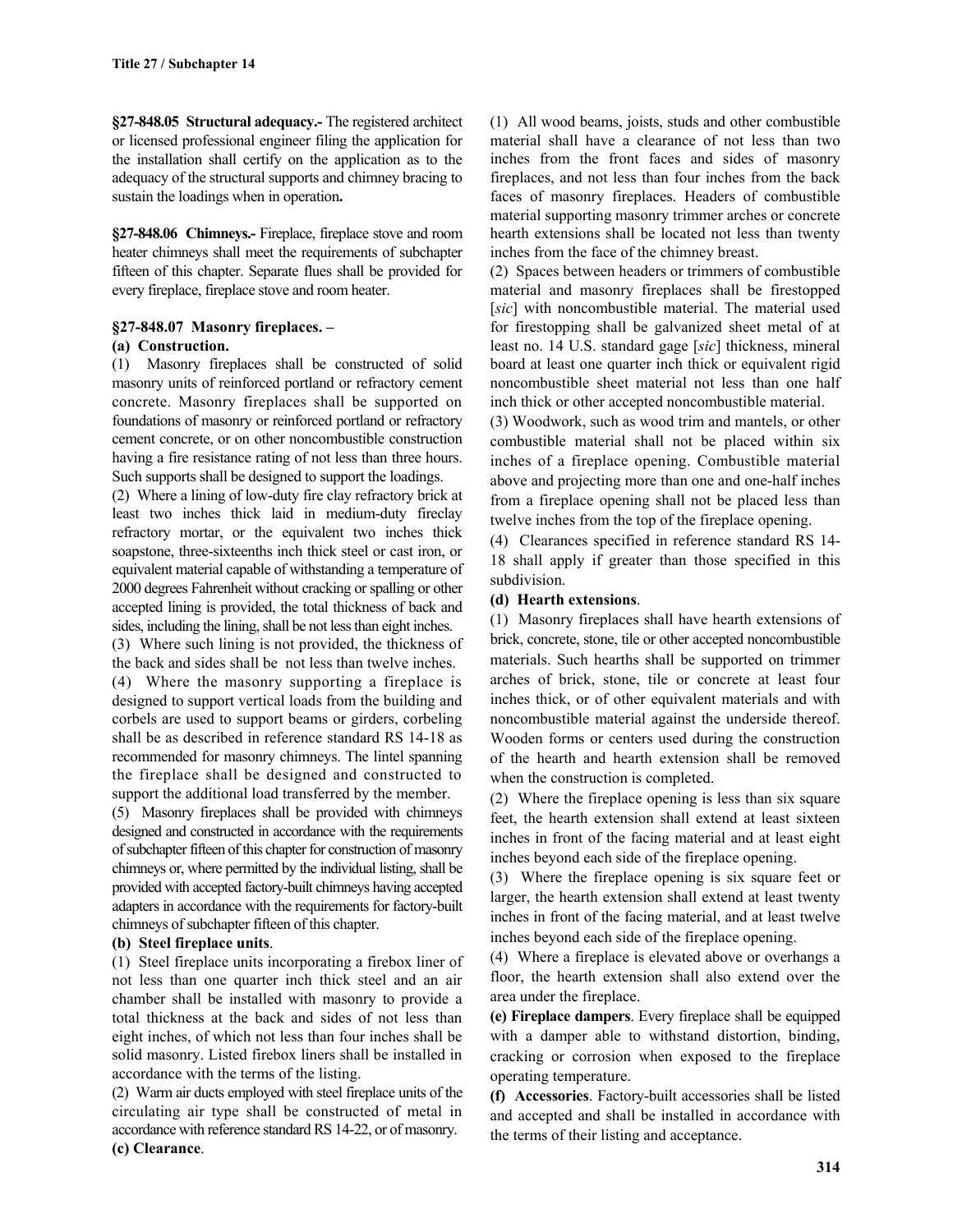**§27-848.08 Wood burning appliances: Installation. - (a) Scope**. Wood burning appliances include factorybuilt fireplaces, fireplace stoves, room heaters, and fireplace inserts.

**(b) Listing**. Wood burning appliances shall be listed and accepted and shall be installed in accordance with the terms of their listing and acceptance.

# **(c) Location of appliances**.

(1) Every appliance shall be located with respect to building construction and other equipment so as to permit access to the appliance. Sufficient clearance shall be maintained to permit cleaning of surfaces, the replacement of air filters, blowers, motors, controls and chimney connectors, and the lubrication and servicing of moving parts.

(2) Wood burning appliances shall not be installed in confined spaces or alcoves. The minimum size of the space or room in which the appliance is located shall be three hundred cubic feet. There shall be at least one openable window serving such space or room.

(3) Wood burning appliances shall not be installed in any location where gasoline or any other flammable liquids, vapors or gases are present or likely to be present.

(4) Wood burning appliances shall not be installed in any garage. **(d) Air for combustion and ventilation**. Wood burning appliances shall be installed in a location in which the facilities for ventilation permit proper chimney draft and maintenance of safe temperature under conditions of use and provide sufficient air to prevent carbon monoxide from entering the dwelling space. Appliances shall be located so as not to interfere with proper circulation of air within the heated space. Where buildings are so tightly sealed that normal infiltration does not provide the necessary air, outside air shall be introduced.

# **(e) Mounting for residential type appliances**.

(1) Residential type wood burning appliances that are tested and listed by an accepted national testing laboratory for installation on floors constructed of combustible materials shall be placed on such floors in accordance with the requirements of the listing and the conditions of acceptance. Such appliances which are not listed for installation on combustible floors by an accepted national testing laboratory shall be provided with floor protection in accordance with the provisions of subdivision (g) of this section. Residential type wood burning appliances are permitted to be placed without floor protection in any of the following manners:

a. on concrete bases adequately supported on compacted soil, crushed rock or gravel;

b. on concrete slabs or masonry arches that do not have combustible materials attached to the underside; or

c. on accepted assemblies constructed entirely of noncombustible materials, and having a fire resistance rating of not less than two hours, with floors constructed of noncombustible materials.

(2) Any floor assembly, slab or arch shall extend not less than eighteen inches beyond the appliance on all sides.

(3) In lieu of the requirements for floor protection specified herein, a floor protector listed by a recognized testing laboratory and installed in accordance with the installation instructions may be used.

(4) Appliances shall be supported by concrete bases, concrete slabs, masonry arches and floor ceiling assemblies and their supports which are designed and constructed to support the appliance.

# **(f) Mounting for fireplace stoves and room heaters**.

(1) Fireplace stoves and room heaters which are set on legs or pedestals that provide not less than six inches of ventilated open space beneath the fire chamber or base of the appliance may be placed on floors of combustible construction, provided the floor under the appliance is protected with closely spaced solid masonry units not less than two inches in thickness. The top surface of the masonry shall be covered with sheet metal not less than 24 gage [*sic*] (0.024 inches). The floor protection shall extend not less than eighteen inches beyond the appliance on all sides.

(2) Fireplace stoves and room heaters [*sic*] which are set on legs or pedestals providing two to six inches of ventilated open space beneath the fire chamber or base of the appliance may be placed on floors of combustible construction, provided the floor under the appliance is protected with one course of hollow masonry units not less than four inches in thickness. The masonry units shall be laid with ends unsealed and joints matched in such a way as to provide a free circulation of air through the core spaces of the masonry. The top surface of the masonry shall be covered with sheet metal not less than 24 gage [*sic*] (0.024 inches). The floor protection shall extend not less than eighteen inches beyond the appliance on all sides.

(3) Fireplace stoves and room heaters with legs or pedestals that provide less than two inches of ventilated open space beneath the fire chamber or base of the appliance shall not be placed on floors of combustible construction.

**(g) Clearances**. Woodburning appliances shall be installed with the following minimum clearances to combustible construction: Above the top of appliancethirty-six inches; from front-thirty-six inches; from back-thirty-six inches; from sides-thirty-six inches. The minimum clearance to noncombustible construction shall be six inches when table 14-1 herein is used except that forty-eight inches shall be maintained where the fuel is inserted. Accepted stoves shall be exempt from the above-mentioned clearances and shall be installed in accordance with the appropriate reference standard and clearances determined therefrom through tests specified in the reference standard.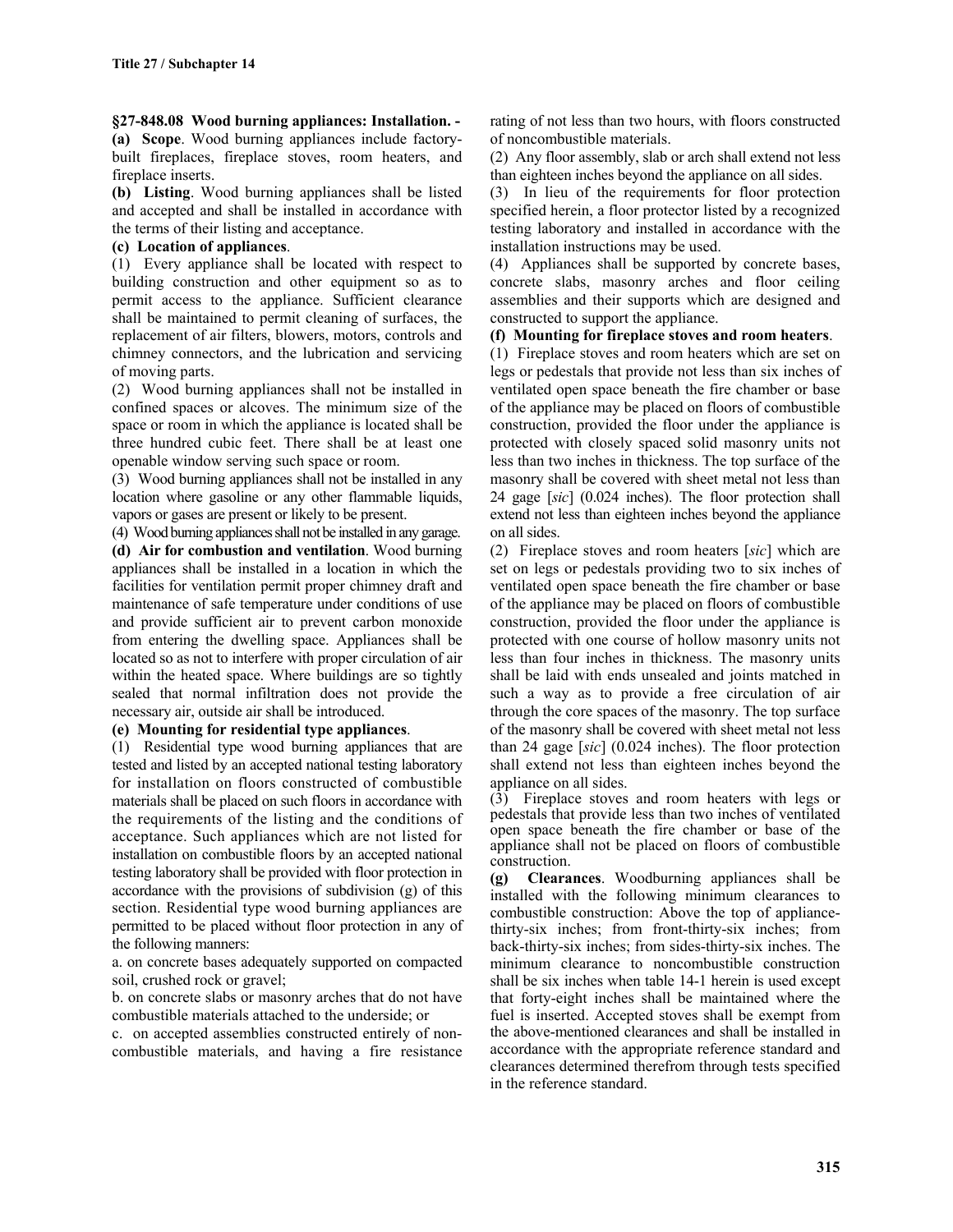#### **TABLE 14-1 REDUCTION OF APPLIANCE CLEARANCE WITH SPECIFIED FORMS OF PROTECTION** 1,2,3,4,5,6,7,8,9,10

Clearance reduction system applied to and covering all combustible surfaces within the distance specified as required clearance with no protection

Maximum allowable reduction in clearance (percent)

When the required clearance with no protection is 36 in., the clearances below are the minimum allowable clearance. For other required clearances with no protection, calculate minimum allowable clearance from maximum allowable reduction

|                                                                                                                                                                          |           |            | aliowault Teuuchull. |                 |
|--------------------------------------------------------------------------------------------------------------------------------------------------------------------------|-----------|------------|----------------------|-----------------|
|                                                                                                                                                                          | As Wall   | As Ceiling | As Wall              | As Ceiling      |
|                                                                                                                                                                          | Protector | Protector  | Protector (in.)      | Protector (in.) |
| (a) $3 \frac{1}{2}$ in. thick masonry wall without<br>ventilated air space                                                                                               | 33%       |            | 24                   |                 |
| (b) $\frac{1}{2}$ in. thick noncombustible insulation<br>board over 1 in. glass fiber or mineral<br>wool batts without ventilated air space.                             | 50%       | 33%        | 18                   | 24              |
| $(c)$ 0.024 in. (24 gage) sheet metal over 1<br>in. glass fiber or mineral wool batts<br>reinforced with wire, or equivalent, on<br>rear face with ventilated air space. | 66%       | 50%        | 12                   | 18              |
| (d) $3 \frac{1}{2}$ in. thick masonry wall with<br>ventilated air space.                                                                                                 | 66%       |            | 12                   |                 |
| (e) $0.024$ in $(24$ gage) sheet metal with<br>ventilated air space.                                                                                                     | 66%       | 50%        | 12                   | 18              |
| (f) $\frac{1}{2}$ in. noncombustible insulation<br>board with ventilated air space.                                                                                      | 66%       | 50%        | 12                   | 18              |
| $(g)$ 0.024 in (24 gage) sheet metal with<br>ventilated air space over 0.024 in (24)<br>gage) sheet metal with ventilated air space.                                     | 66%       | 50%        | 12                   | 18              |
| (h) 1 in. glass fiber or mineral wool batts<br>sandwiched between two sheets 0.024 in.<br>(24 gage) sheet metal with ventilated air<br>space.                            | 66%       | 50%        | 12                   | 18              |

**Notes for Table 14-1:**

<sup>1</sup>Spacers and ties shall be of noncombustible material. No spacers or ties shall be used directly behind appliance or conductor.

 $2\overline{V}$  with all clearance reduction systems using a ventilated air space, adequate air circulation shall be provided. There shall be at least 2 in. between the clearance reduction system and combustible walls and ceilings for clearance reduction systems using a ventilated air space.

<sup>3</sup>Mineral wool batts (blanket or board) shall have a minimum density of 8 lb. per ft<sup>3</sup> and have a minimum melting point of 1500°F.

<sup>4</sup>Insulation material used as part of clearance reduction system shall have a thermal conductivity of  $1.0(BTU-In.)/(Sq ft-Hr -°F)$  or less. Insulation board shall be formed of noncombustible material. <sup>5</sup>

 ${}^{5}$ If a single wall connector passes through a masonry wall used as a wall shield, there shall be at least 1/2 in. of open, ventilated air space between the connector and the masonry.

 $<sup>6</sup>$ There shall be at least 2 in. between the appliance and the protector. In no case shall the clearance between the appliance and the wall surface be</sup> reduced below that allowed in the table.

<sup>7</sup>Clearances in front of the loading door and/or ash removal door of the appliance shall not be reduced from those in Section 8-6.

<sup>8</sup> All clearances and thicknesses are minimums: larger clearances and thicknesses are acceptable. Clearances are not to be less than 12 in. from appliances. <sup>9</sup>To calculate the minimum allowable clearance, the following formula may be used:  $Cx_{pr} = C_{un} x$  (1-R/100).  $C_{pr}$  is the minimum allowable

clearance.  $C_{11n}$  is the required clearance with no protection, and R is the maximum allowable reduction in clearance.

<sup>10</sup>Refer to Figures 14-11 and 14-12 for other reduced clearances using materials (a) through (h).

**(h) Reduction of clearances from wood burning appliances**. (1) Clearances from listed and unlisted wood burning appliances to combustible material may be reduced if the combustible material is protected as described in table 14-1 herein and as shown in figures 14-6 to 14-10 herein.

 (2) Clearances from wood burning appliances to combustible material may be reduced by the use of materials or products listed for the purpose of reducing

such clearances. Materials and products listed for such purpose shall be installed in accordance with the conditions of the listing and the manufacturer's instructions.

(3) For clearance reduction systems using an air space between a combustible wall and wall protector, adequate air circulation shall be provided by one of the following methods as shown in figure 14-10 herein: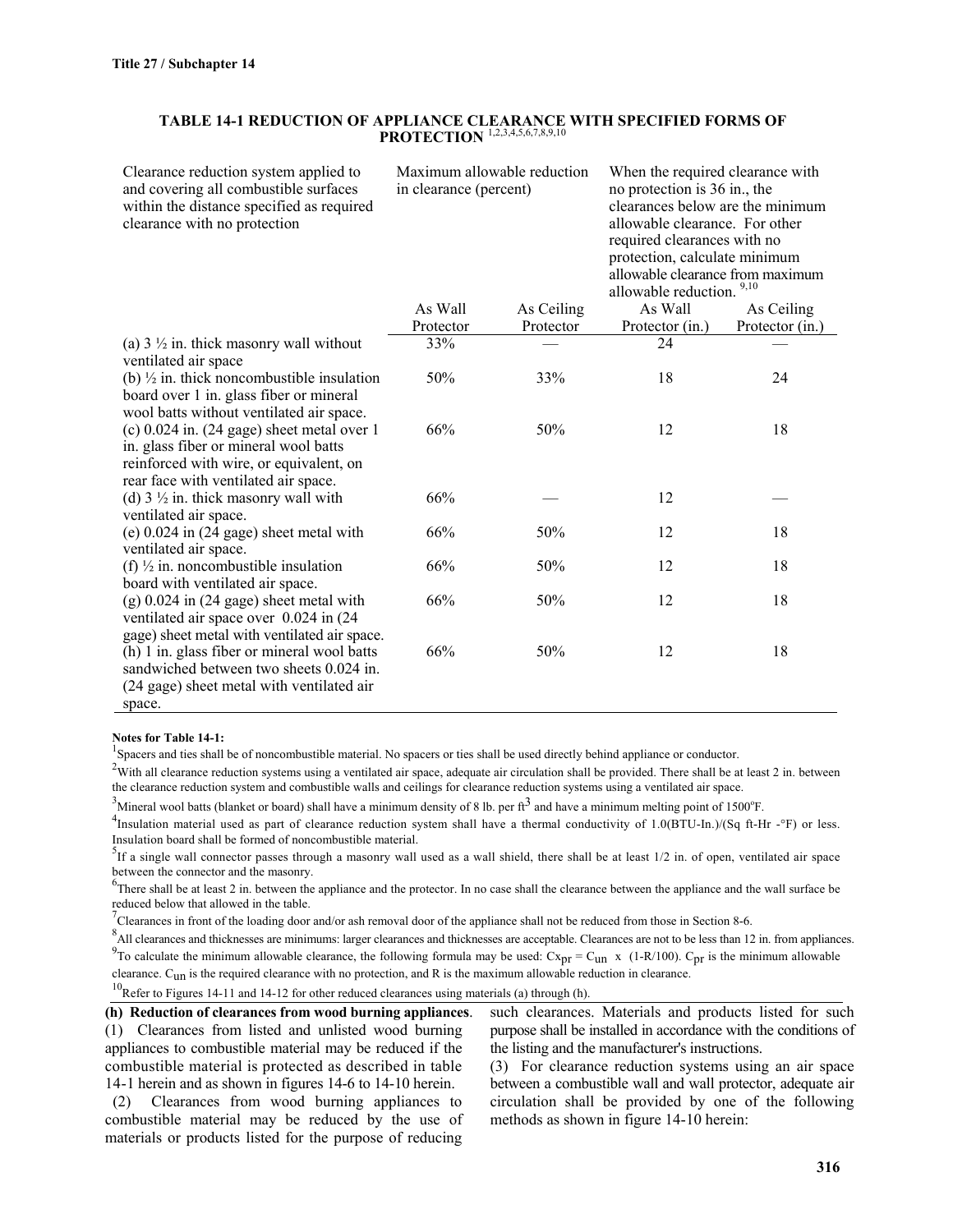a. Adequate air circulation may be provided by leaving all edges of the wall open with an air gap of at least two inches.



b. If the wall protector is mounted on a single flat wall away from corners, adequate air circulation may be provided by leaving only the bottom and top edges or



Figure 14-8

only the side and top edges open with an air gap of at least two inches.

c. Wall protectors that cover two walls in a corner shall be open at the bottom and top edges with an air gap of at least two inches.

(4) All clearances shall be measured from the outer surface of the combustible materials to the nearest point on the surface of the wood burning appliance, disregarding any intervening protection applied to the combustible materials.

(5) All clearances provided between wood burning appliances and combustible materials shall be large enough so as to maintain sufficient clearance between chimney connectors and combustible materials as required in subchapter fifteen of this chapter.



2" NON-COMBUSTIBLE SPACER SUCH AS STACKED WASHERS, SMALL<br>DIAMETER PIPE, TUBING OR ELECTRICAL CONDUIT, MASONRY WALLS MAY BE ATTACHED TO COMBUSTIBLE WALLS USING WALL TIES. DO NOT USE SPACERS DIRECTLY BEHIND APPLIANCE OR CONNECTOR.

#### Figure 14-9

**(i) Accessories**. Factory-built accessories for wood burning appliances such as heat exchangers, stove mats,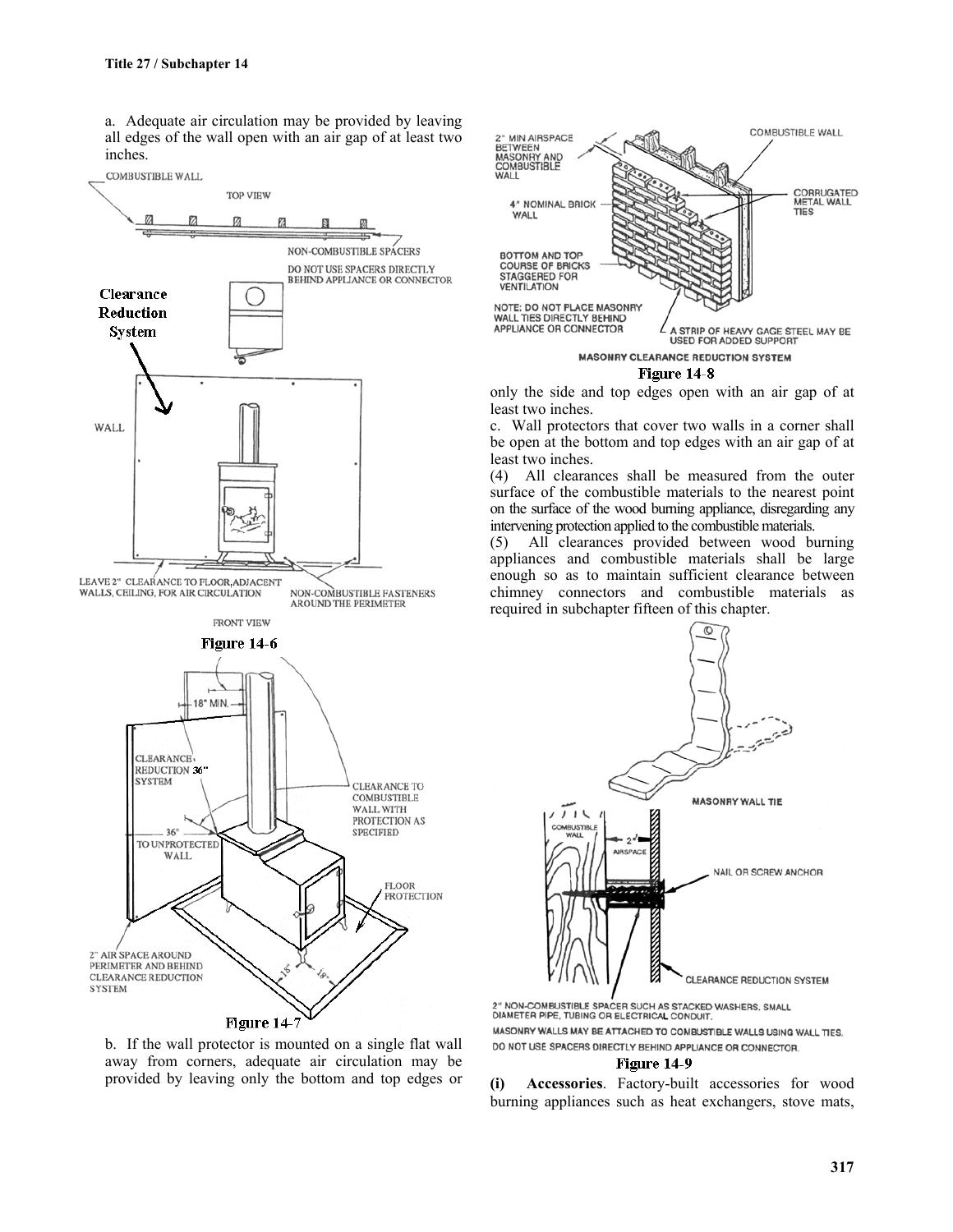floor pads and protection shields shall be listed and accepted, and shall be installed in accordance with the terms of their listing and acceptance.

### **§27-848.09 Factory-built fireplaces, fireplace stoves and room heaters. -**

**(a) Acceptance**. Factory-built fireplaces, fireplace stoves and room heaters shall be listed and accepted for use as wood burning appliances.



**(b) Occupancy group limitations**. Factory-built fireplaces, fireplace stoves and room heaters shall not be permitted in buildings other than those in residential occupancy group classifications J-2 and J-3, except that installations within other occupancy groups may be authorized by the commissioner pursuant to rules and regulations



promulgated by the department.

#### **(c) Chimney requirements**.

(1) The chimney systems of factory-built fireplaces, fireplace stoves and room heaters shall be constructed in accordance with section 27-869.01.

(2) No chimney shall serve more than one factory-built fireplace, fireplace stove or room heater or be pierced to serve any other appliance.

**(d) Additional limitations**. Factory-built fireplaces, fireplace stoves or room heaters shall be:

(1) located only in exterior rooms, and

(2) limited to space heating of the room within which they are located.

**(e) Chimney connectors**.

(1) Stovepipe.

a. The stovepipe (or chimney connector) connecting a factory-built fireplace, fireplace stove or room heater to a chimney may contain no more than two elbows. The total length of the connecting pipe should be kept as short as possible while maintaining the required minimum spacing between the factory-built fireplace, fireplace stove or room heater and combustible materials. See subdivision (h) of section 27-848.08 of this code.

b. The connector pipe shall be as large as the flue collars (where the connector pipe joins the factory-built fireplace, fireplace stove or room heater), and shall be fabricated from steel coated with a high temperature rust inhibitor.

c. The pipe's horizontal section shall rise one-quarter inch for each foot of pipe, with the highest point being at the chimney inlet, and shall not be longer than three quarters of the chimney height.

d. When joining sections of pipe, the joints shall overlap at least two inches, with the crimped (male) end pointing down to prevent creosote drip or leak. Each joint shall be secured with three sheet metal screws. All fits shall be snug.

e. The thimble shall be cemented with high temperature cement at the flue inlet. The pipe shall not project into the flue itself.

f. Connector pipe clearance to combustible materials shall be at least three times the pipe diameter (e.g. eighteen inches for six inch pipe), but not less than eighteen inches.

g. Stovepipes shall not pass through floors, ceilings or closets. Stovepipes shall not pass through exterior walls unless directly connected with a thimble to the chimney as noted in subparagraph h of this paragraph.

h. Alternately, a listed and accepted noncombustible thimble larger in diameter than the connector pipe, or a burned fireclay or metal thimble surrounded by not less than twelve inches of brickwork may be used for protection.

i. Connectors and chimneys for factory-built fireplaces, fireplace stoves and room heaters shall be designed, located and installed to permit ready access for internal inspection and cleaning, in compliance with the requirements of subchapter fifteen of this chapter.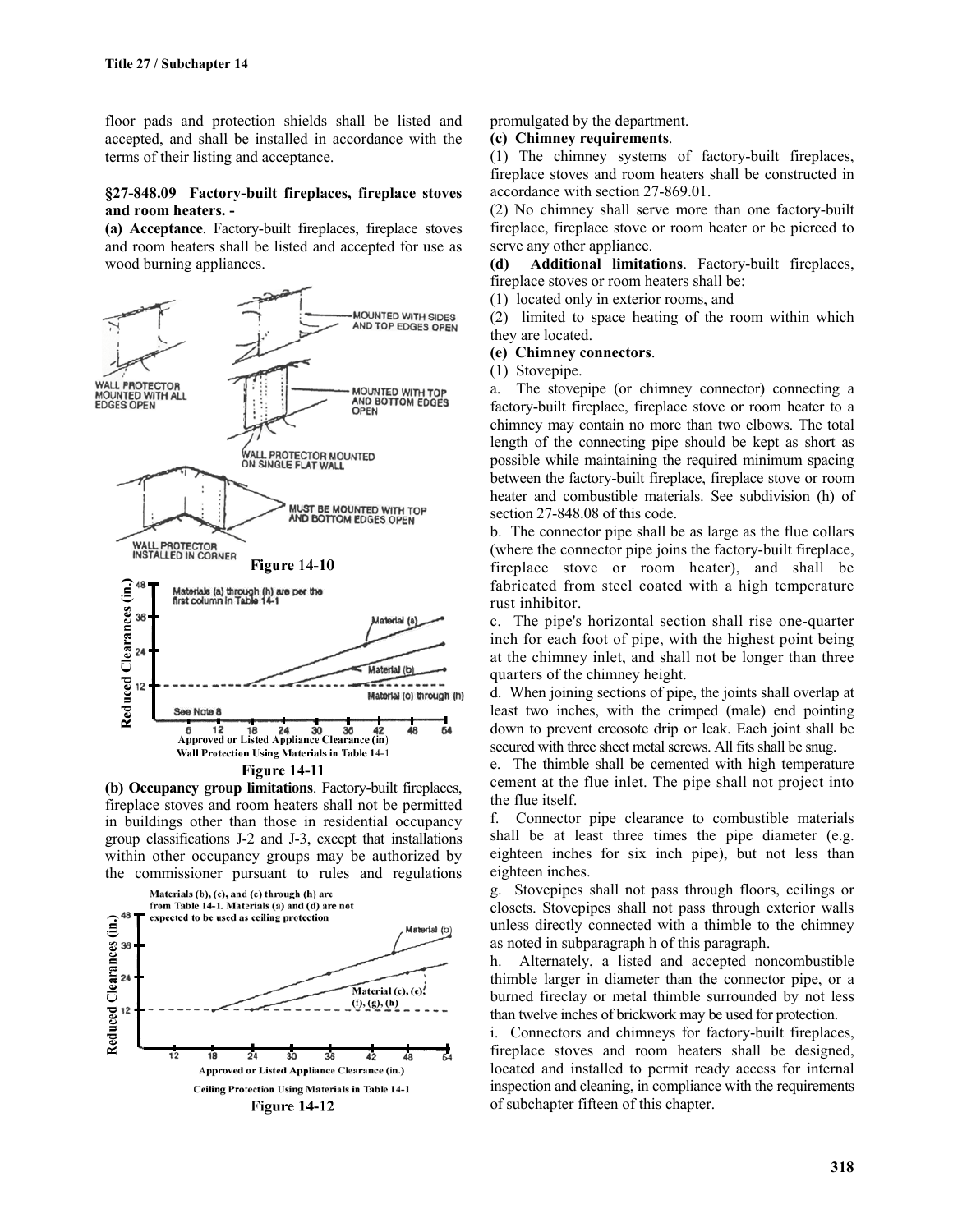(2) Connection to masonry fireplace flue. A factory-built fireplace stove or room heater or insert may use a masonry fireplace flue when the following conditions are met:

a. There is a connector which extends from the fireplace stove or room heater to the flue liner.

b. The cross-sectional area of the flue is no more than three times the cross-sectional area of the flue collar of the factory-built fireplace, fireplace stove or room heater.

c. There is a noncombustible seal below the entry point of the connector if the appliance vents directly through the chimney wall above the smoke chamber.

d. The chimney system can be inspected and cleaned.

e. Air from the habitable space is not used to dilute combustion products in the chimney flue.

f. Hearth extensions are provided in accordance with the manufacturer's instructions or are of masonry of noncombustible construction in accordance with subdivision (d) of section 27-848.07.

**§27-848.10 Fireplace heat exchangers and fireplace inserts.-** Fireplace heat exchangers and fireplace inserts shall not be inserted into or connected to factory-built fireplaces unless listed by a nationally recognized testing laboratory and accepted for use in the specific fireplace.

**§27-848.11 Imitation fireplaces.-** Only natural gas-fired fireplace heaters accepted in accordance with the provisions of article twelve of subchapter thirteen of this chapter shall be used with imitation fireplaces and shall be installed in accordance with the conditions of the acceptance.

### **§27-848.12 Precautionary requirements. -**

**(a) Smoke detecting devices**. Smoke detecting devices, complying with article six of subchapter seventeen of this chapter, are required where fireplaces, fireplace stoves or room heaters are installed. At least one device shall be in the same room as the installation or in an adjacent room.

**(b) Fire extinguisher**. A fire extinguisher rated for class "A" fires shall be available in the vicinity of a fireplace, fireplace stove or room heater.

**(c) Latching**. The fireplace stove fuel door shall be latched to prevent burning wood from falling out or an overfired fire from occurring due to an oversupply of air.

**(d) Fireplace screens**. Fireplace stoves shall be equipped with fireplace screens to minimize spark emission.

**(e) Warnings**. Warnings on fireplace stoves shall be as required by the United States Consumer Product Safety Commission [*sic*] and reference standard RS 14-20.

**(f) Floor protection**. Floor protection for fireplace stoves required by section 27-848.08(f) shall extend a minimum of twenty-six inches beyond the stove at the front or side where the ashes are removed and at least eight inches on the other sides.